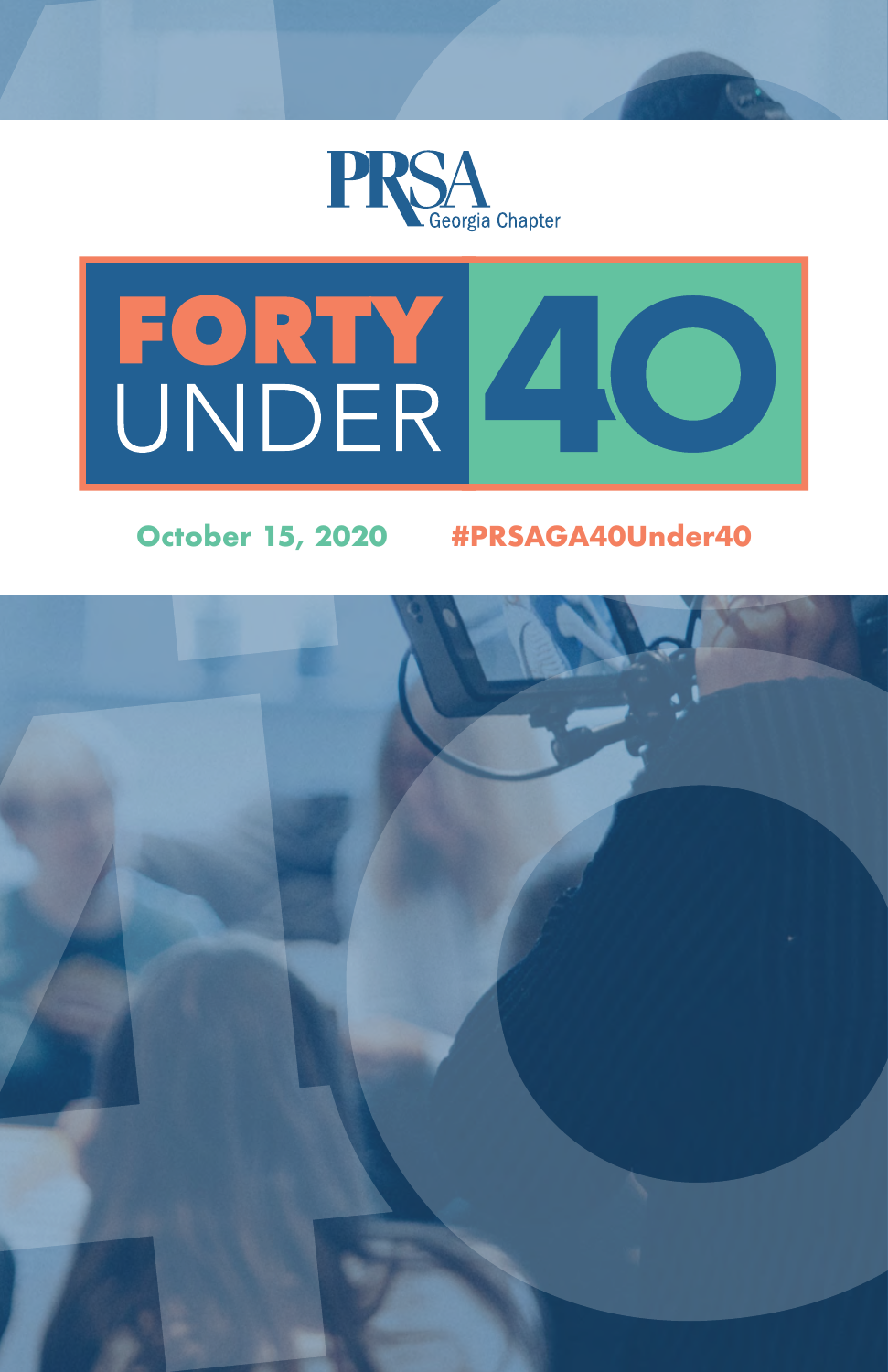





What does success look like? Keep scrolling, and you'll see!

Now in its second year, the Forty Under 40 awards program honors rising stars who excel in public relations, marketing, advertising and/or social media roles, while also giving back to their industry and community. That means actively impacting and

growing in their "paying job" then turning around and giving back to where they live and work – a combination needed now more than ever.

This year's diverse group of honorees was nominated by their peers – many receiving several nominations – as true standouts, making their selection by a committee of former PRSA Georgia Chapter presidents and previous Forty Under 40 honorees both easy and hard. The great communicators in the pages below are the people you should know, if you don't already. If they're not trending or in the headlines, they are often making sure their clients, companies or products are!

Take a moment to get to know the game-changers who are breathing new life into communications through new expertise, leadership and innovation.

Thank you to our friends and partners who helped us get this program continue; to the individuals who nominated a friend or colleague; to the legion of former PRSA Georgia presidents who offered their time and insights to select our honorees. We couldn't have done this without you!

As we celebrate, be thinking of exceptional professionals, companies and students who you feel are deserving of this honor for 2021.

Thank you for your support and enjoy the celebration!

Regards, Elizabeth McMillan, APR PRSA Georgia President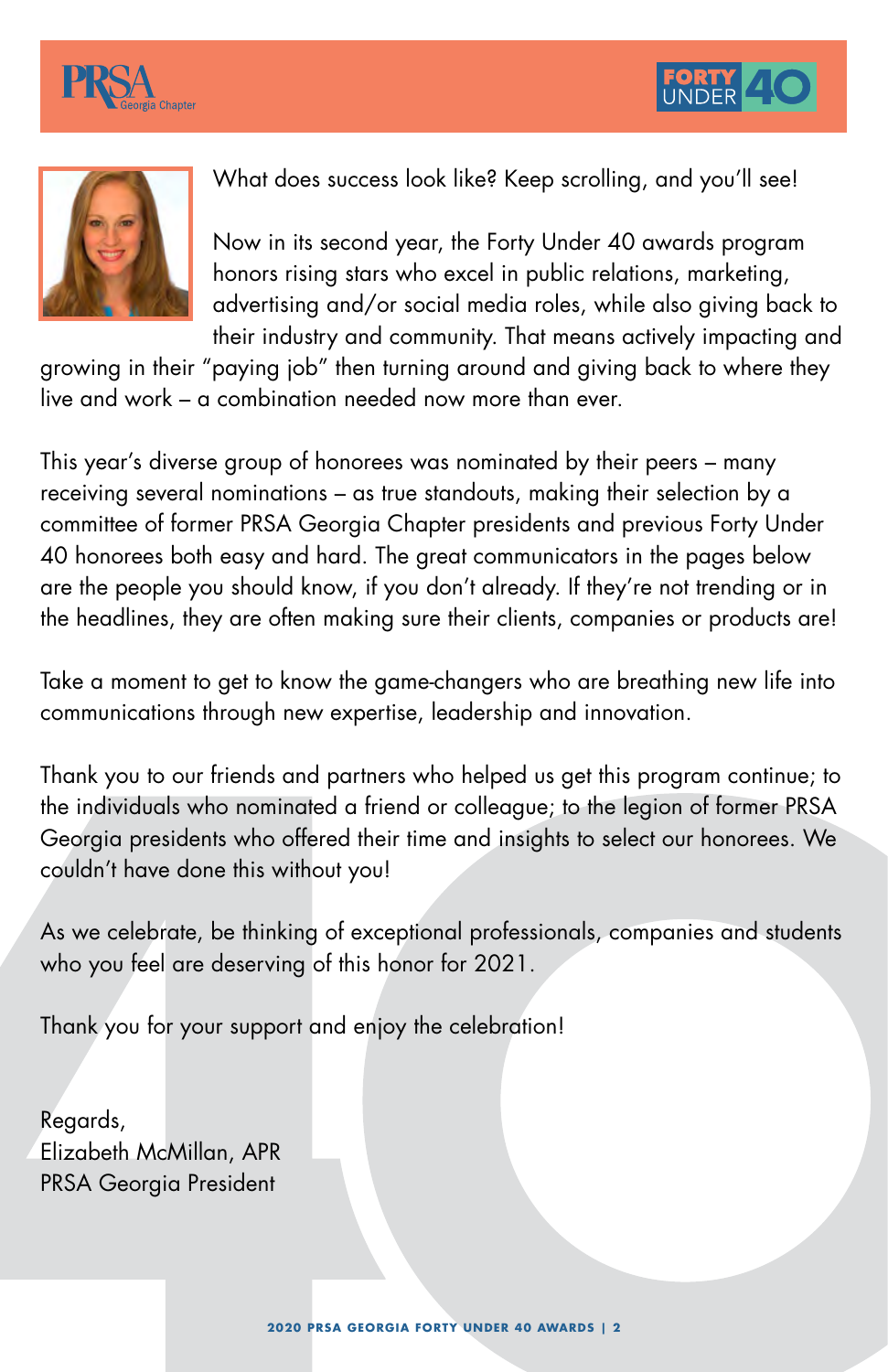### **2020 PRSA GEORGIA FORTY UNDER 40 AWARDS**

# **WELCOME**

#### **Elizabeth McMillan, APR**

President, PRSA Georgia Chapter Director, Global Brand and Communications

#### **INTRODUCTION OF THE INDIVIDUAL HONOREES**

#### **Jenn Bins**

Vice President, Marketplace Leader, Atlanta

Ketchum

#### **Dwayna Haley**

Senior VP and Practice Director, Brand Innovation & Impact Porter Novelli

#### **Elyse Hammett, APR**

Vice President of Marketing and Communications Community Foundation for Greater Atlanta

#### **Neil Hirsch, APR**

Head of Communications, Global Marketing, Commercial & Technology InterContinental Hotels Group

#### **Karlie Lahm, APR**

Senior Principal Team Leader, Corporate Communications Chick-fil-A Inc.

# **SPECIAL THANKS TO OUR EVENT PARTNERS**

# **SPONSORS**

Lenz Marketing • Porter Novelli • The Wilbert Group

White Cap • Emory University • Ketchum • Full Tilt

The Coca-Cola Company • The Arthur Blank Foundation • Wendy's

#### **SHARE YOUR CELEBRATION!**

**@PRSAGA40Under40 @PRSAGeorgia**

**2020 PRSA GEORGIA FORTY UNDER 40 AWARDS | 3**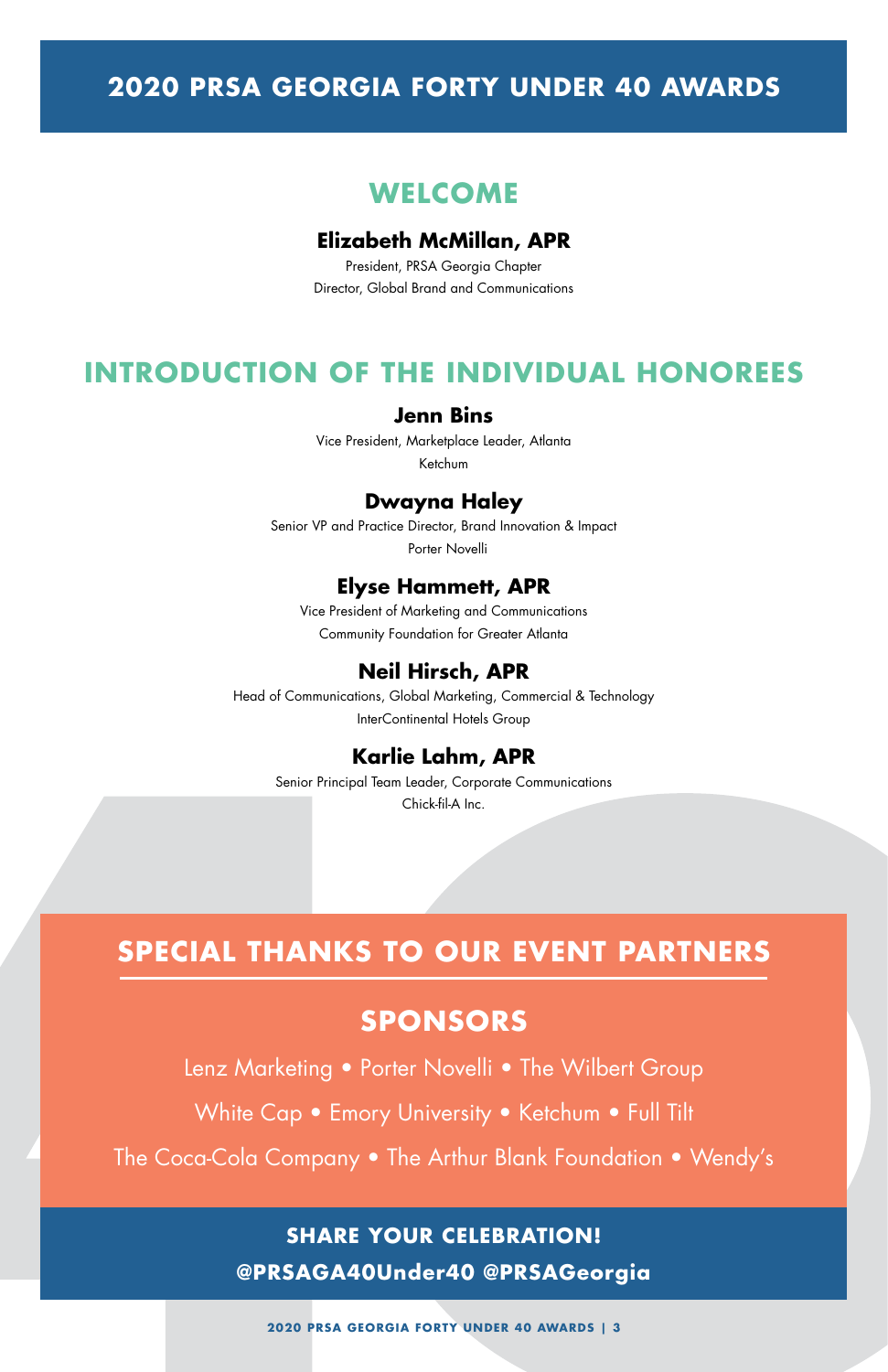

# FORTY 40

# **DNORE**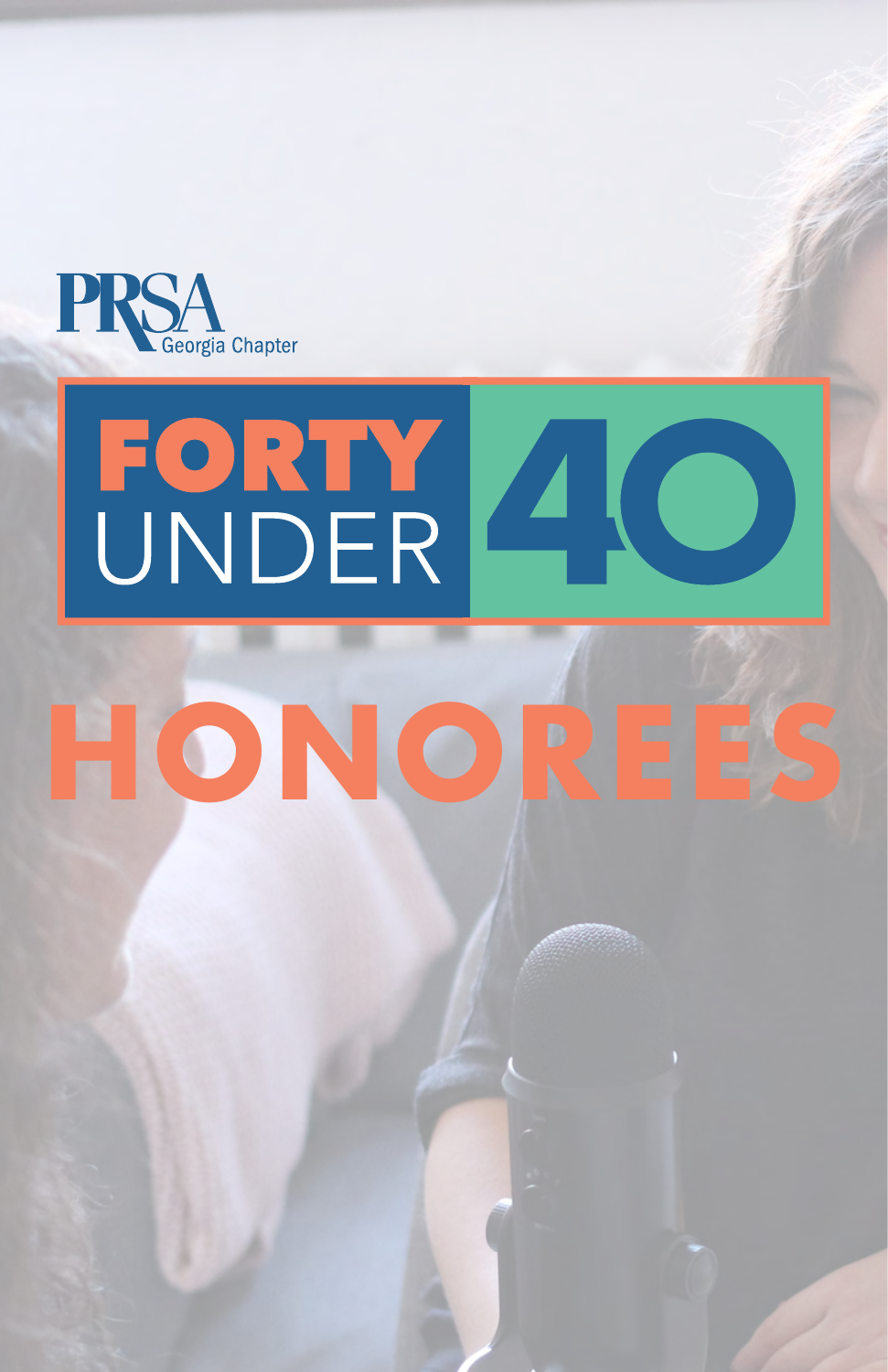

Nikkia **ADOLPHE**

**Linked** in

#### **Media Frenzy Global**

An enthusiastic and creative storyteller, Nikkia boasts 10+years of media and integrated communications experience, specializing in strategic brand visibility across PR and digital media channels for a variety of national and international companies. With a diversified background across corporate and agency environments, she currently serves as PR Director for Media Frenzy Global, leading content and strategy through planning, executing and integrating intuitive media strategies for innovative and disruptive brands around the world. A believer in cultivating an inclusive, forwardthinking workplace culture in Communications, Nikkia leads a team of diverse talent.

Most recently, Nikkia spearheaded research culminating in a report, in conjunction with the National Black Public Relations Society(BPRS), on the disproportionate impacts of COVID-19specifically on black communications professionals. Nikkia is an active board member of the Atlanta Chapter of BPRS and volunteers for the Atlanta Business Chronicle's Mentoring Monday program. She is a frequent contributor to PRNews and O'Dwyer's and most recently, a featured speaker at the National Diversity Council's Georgia Leadership Conference as well as the upcoming PRSA ICON International Conference. An Atlanta native and avid yogi, Nikkia obtained her Bachelor of Arts degree at Georgia State University where she studied Journalism with a concentration in Public Relations.

An information junkie, Emily dives deep into current events, keeping the complex industries and the Full Tilt accounts she supports in mind as she analyzes dozens of daily newsletters in her inbox. Emily synthesizes the data she gathers into easily digestible formats for clients and coworkers alike, identifying trends and best practices along the way. Despite a deluge of information and an evolving social media landscape, Emily balances traditional tactics with up-to-the-minute experimentation for clients and for the team.

With experience in nonprofit and retail management, she brings a diverse outside perspective to marketing, communications and public relations as she pursues additional professional certifications in addition to her current Sprout Agency Partner, Hootsuite Social Media Marketing and HubSpot Inbound Marketing credentials. Emily cares deeply about her community, from her own backyard to nationwide causes, supporting To Write Love on Her Arms, WABE Atlanta, NPR, and the Navy-Marine Corps Relief Society. Because Full Tilt's culture focuses on integrity, empowering others and caring deeply in all things, it's an ideal fit for Emily's commitment to excellence in both her professional and personal life.



Emily **ARMENTROUT**

**Linked** in

**Full Tilt Consulting**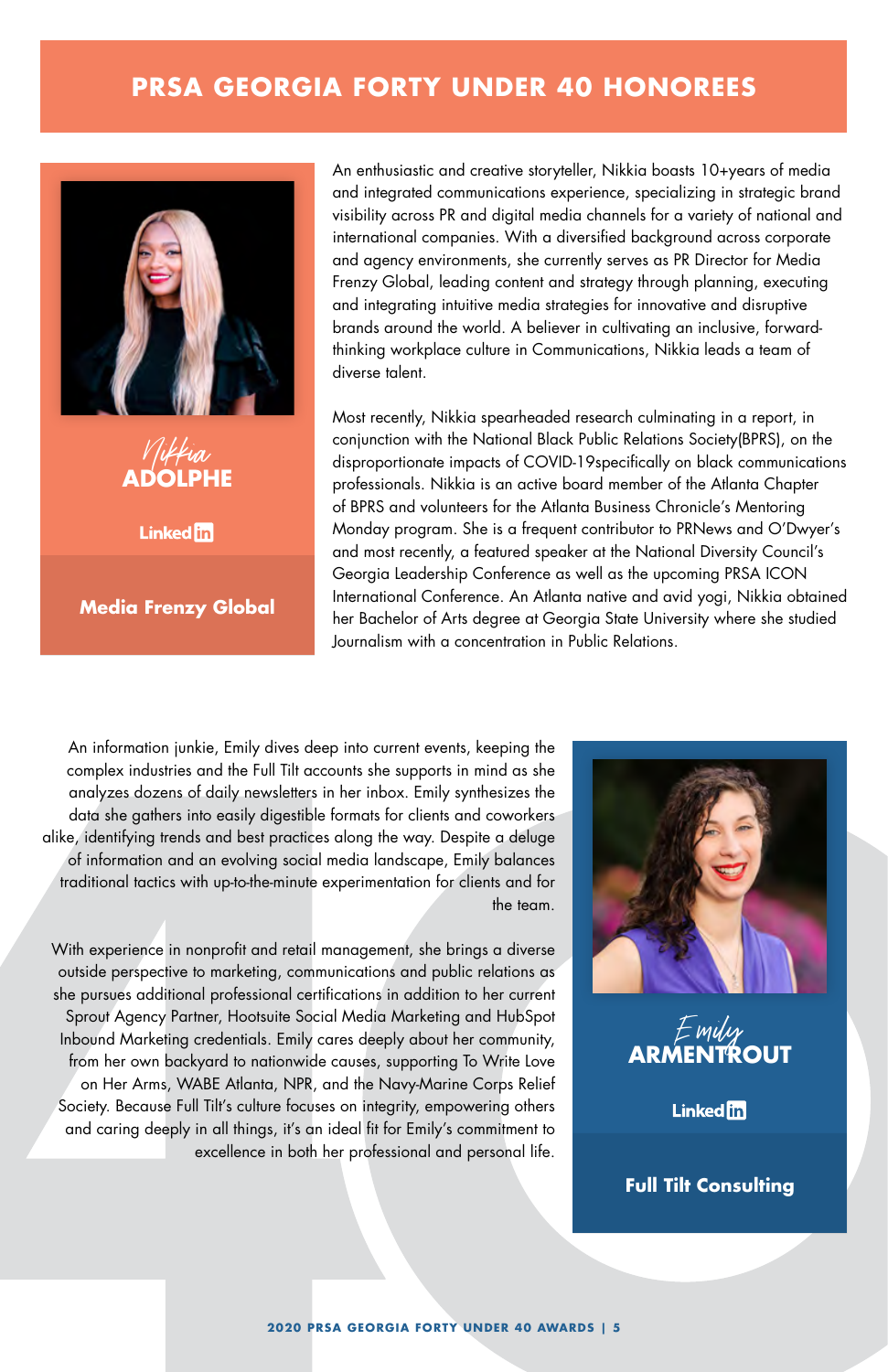

Karissa **BURSCH**

**Linked** in

**White Cap**

Karissa Bursch is Senior Manager of Communications for the HD Supply Construction & Industrial business, which is in the process of separating from HD Supply and becoming an independent company called White Cap. In her current role, Karissa leads the White Cap Communications Team, which is responsible for all internal communications, external communications and community giving and partnerships for the business. As part of the work to separate from HD Supply, Karissa and her team have most recently led the establishment of independent corporate communications processes and platforms, including the launch of a new company intranet all while continuing to manage all large-scale and small-scale internal communication campaigns on behalf of the business. Karissa also provides dedicated executive communication support and is in the process ofbuildingindependentpublicrelationsandcommunitygivingstrategiesas part of her current role.

Prior to HD Supply, Karissa has more than nine years of experience in corporate communications, public relations and internal communications in the Atlanta-area with organizations such as Fiserv, Novelis and RaceTrac. Karissa holds a bachelor's degree in public relations and Spanish from the University of Alabama at Tuscaloosa.

Kinesia Cato, Public Information Officer, City of Atlanta Department of Watershed Management Kinesia Cato is a communications professional with over seven years of experience in public relations and project communications. Kinesia currently serves as a Public Information Officer for the City of Atlanta Department of Watershed Management (DWM). At DWM, Kinesia coordinates the external communications strategies for the utility, which provides water services to1.2 million customers across the Atlanta area. In addition, she leads project communications for the department's \$1 billion Capital Improvement Program, drafts and distributes media advisories and press releases and thrives to build and maintain mutually beneficial relationships with key stakeholders. Kinesia also assists with the execution of strategic communications campaigns.

A native of Atlanta, Georgia, Kinesia attended Georgia State University earning a Bachelor's of Arts in Journalism with a concentration in Public Relations, graduating Cum Laude in May 2015. Kinesia isa member of Public Relations Society of America (PRSA), Black Public Relation Society (BPRS) and the T. Howard Foundation. In 2018, Kinesia received the YoungGov40 Award, being named one of the top government employees under the age of 40in Atlanta by the Young Government Leaders Atlanta chapter. Kinesia's latest venture serving as a freelance publicist for Black Entertainment Television (BET).



Kinesia **CATO**

**Linked** in

**Department of Watershed Management**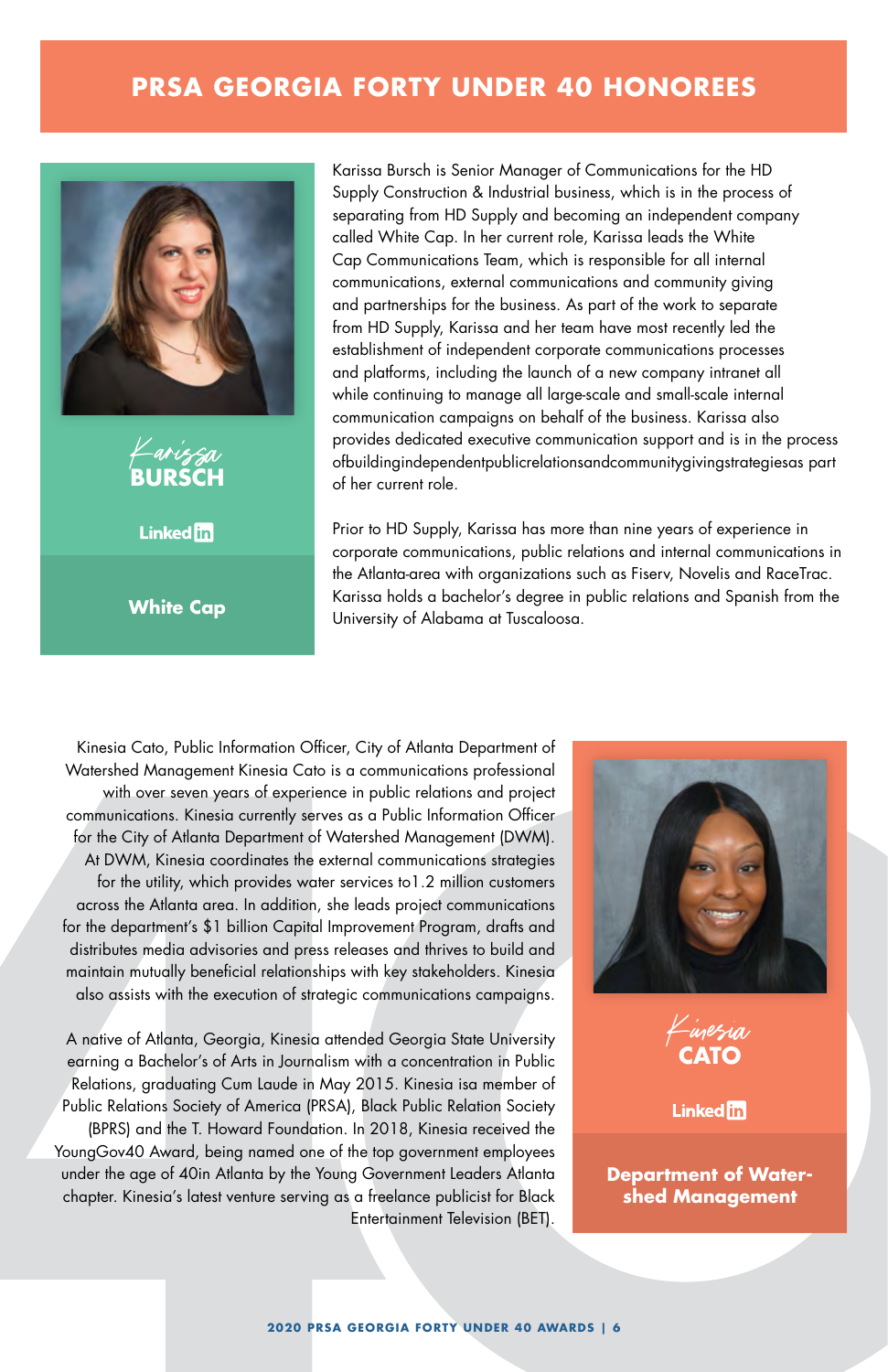

Rachel **CUSHING**

**Linked** fin

**Lenz Marketing**

Rachel Cushing is currently the Media Director for Lenz Marketing, overseeing the agency's social media, digital content, advertising, and media relations initiatives. Throughout her7+ years in the marketing and communications field, Rachel has worked with clients in the healthcare, nonprofit, higher education, small business, home services, and entertainment industries. She is also a guest lecturer at Emory University's Rollins School of Public Health for the program's Healthcare Marketing course.

Rachel has been an active member of PRSA Georgia since 2013. Her passion for working with (and learning from) the next generation of communications and marketing professionals drove her to join the College Relations Committee in 2014, where she served for the next three years. After taking a short break from the committee in 2018, she returned as a Co-Chair in 2019 where she currently leads year-round advisor relations efforts as well as student programming logistics for the PRSA Georgia Annual Conference. Rachel has also been a panelist for several PRSA Georgia Annual Conference sessions, represented the chapter at various university engagements across Atlanta, and participated in judging both the 2018 and 2019 Richmond PRSA Phoenix Awards. She is also the recipient of the May 2020 Chapter Champion Award.

Kelly Dye is the Vice President of Everywhere Agency, a social media and influencer marketing agency in Atlanta. Her deep understanding of operations, big-picture thinking, and relentless drive have helped her build a track record of successful digital and influencer campaigns throughout her tenure at Everywhere Agency. Since2018,Kelly has been successful in doubling the agency's billings while leading her team in award-winning campaigns for brands like Macy's, Carter's, FAGE, Autotrader, and Georgia-Pacific.

Cutting her teeth working in traditional media as a Marketing Coordinator with Cox Media Group Jacksonville, Kelly evolved with the changing advertising landscape by joining Everywhere in 2011as a Digital Account Manager and advanced to Senior Digital Strategist in three short years. During this time, she created and executed digital campaigns for both B2Band B2C clients, including IMAX, Cox Communications, Macy's, UP TV, Autotrader, Heart of Haiti, Promethean, Novelis, and many others.

She has shared her knowledge of the influencer marketing industry by speaking at conferences nationwide, such as The Social Shake-Up, Atlanta Marketing Association, Women in Travel Summit, and the National Conference on Health Communication. Kelly attended the University of Florida (GO GATORS), where she followed her aptitude for marketing, receiving a B.A. in Advertising with a minor in Art History. Kelly and her husband, Peter, recently welcomed their first child into the world and are enjoying the adventure of parenthood while navigating the challenges of 2020.



Kelly **DYE**

**Linked** in

**Everywhere Agency**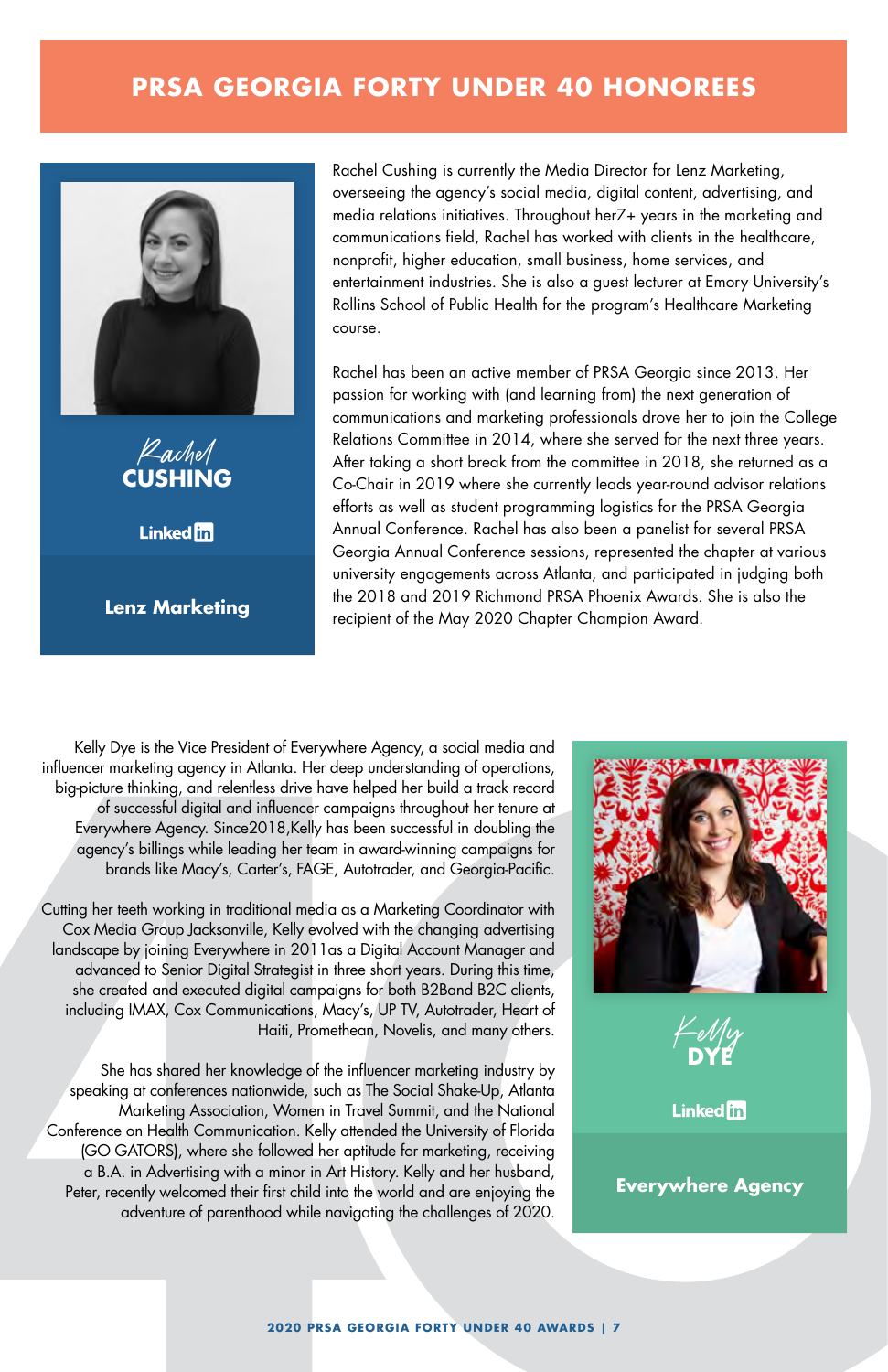

Alex **EBANKS**

**Linked** in

**The Coca-Cola Company**

Alex Ebanks is a Manager of Brand & Business Communications in the North America Public Affairs & Communications department at The Coca-Cola Company. In her current role, she leads media relations efforts for the company's sparkling portfolio of brands in the U.S. including Coca-Cola trademark and Sprite. Prior to joining The Coca-Cola Company, she held a position as a Senior Marketing Manager at Allied MOXY, the multicultural division of Allied Integrated Marketing. In her role at Allied, she strategically managed and created publicity, promotions and marketing campaigns both nationally and regionally, for entertainment-based clients within the television & film industry.

As a proud HBCU graduate from Spelman College, she received her Bachelor of Arts degree in English with a minor in Writing. Alex is co-chair of the communications subcommittee for the Public Relations Society of America's (PRSA)National Diversity & Inclusion Committee and a board member of Coca-Cola's African American Business Resource Group and Women in Film & Television-Atlanta, a member of Alpha Kappa Alpha Sorority Inc and in 2017, she was named a Top 30 Under 30 HBCU Alumni, on behalf of HBCU Buzz.

Kristen Ellis is a senior account executive at Porter Novelli. Kristen leads corporate communications, social marketing, and brand and reputation management programs for a variety of Porter Novelli clients, from publicly traded companies to nonprofits. Her current accounts include Bayer Crop Science, Soma, Habitat for Humanity and Johnson & Johnson, and her previous client work spans from the CDC to Food Lion.

Kristen graduated from The University of Alabama with a degree in public relations and minors in business and Spanish. Some of the highlights of her career thus far include meeting Steve Harvey and Lo Bosworth, participating in Omnicom's Emerging Stars professional development program and receiving a regional Client Service Excellence Award. Kristen is an active volunteer within PRSA Georgia co-leading the College Relations Committee, and she has also previously served on the Mentorship Committee and Young Professionals Special Interest Group.



Kristen **ELLIS**

**Linked** in

**Porter Novelli**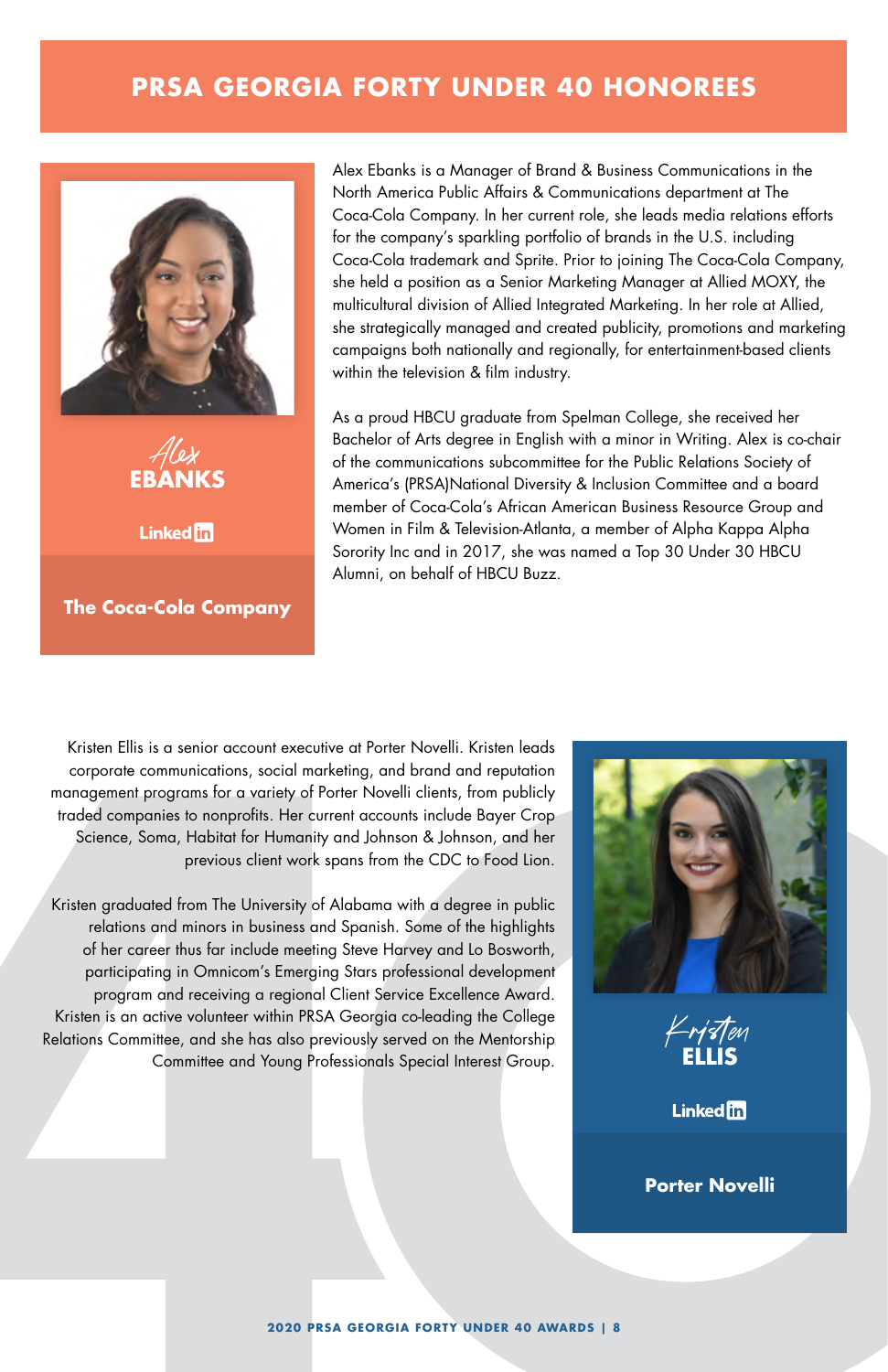

**FAUCETT**

**Linked** in

**Cox Enterprises**

Brien Faucett is manager of corporate social responsibility and public affairs at Cox Enterprises, a leading communications and automotive services corporation. In this role, he manages a portfolio of national and local community partnerships focused on solving challenges for underserved communities in two strategic areas: environment and STEAM (science, technology, engineering, arts, math). He also directs Cox's nonprofit board placement program.

Prior to joining Cox, he had five years of nonprofit development experience at the Woodruff Arts Center. In 2018, he received the Rising Star Award from OUT Georgia Business Alliance. Brien has a BA in music from Emory University and is currently an MBA candidate at Emory's Goizueta Business School. He is a native Atlantan, and lives in Midtown with his partner Kent Brien and two dogs, Mic and Max.

Sara Freeland is a public relations coordinator for the University of Georgia, where she handles media relations for the university. A storyteller at heart, she currently manages UGA's student stories series and Amazing Student section. She previously served as a reporter for Columns, UGA's faculty and staff newspaper. She was the manager of UGA's Master Calendar, which she oversaw a website redesign in 2009. She has worked for the University of Georgia since 2007.Shegot her start in journalism and has worked at MainStreet Newspapers, the Athens-Banner Herald and the Oconee Enterprise.

She graduated from the University of Georgia, Magna Cum Laude, with Honors in 2005.Incollege, she worked as a writer and photojournalist for The Red & Black student newspaper. In her free time, Sara is an avid runner. She served on the Board of Directors Athens Road Runners, where she was secretary and communications director. She helped plan the first Milledge Mile race, and led monthly local trail runs. She lives in Athens, with her police officer husband, three cats and new puppy. She is a graduate student at Middle Georgia State University where she's pursuing a Master of Arts in Technical and Professional Writing.



Sara **FREELAND**

**Linked** in

**University of Georgia**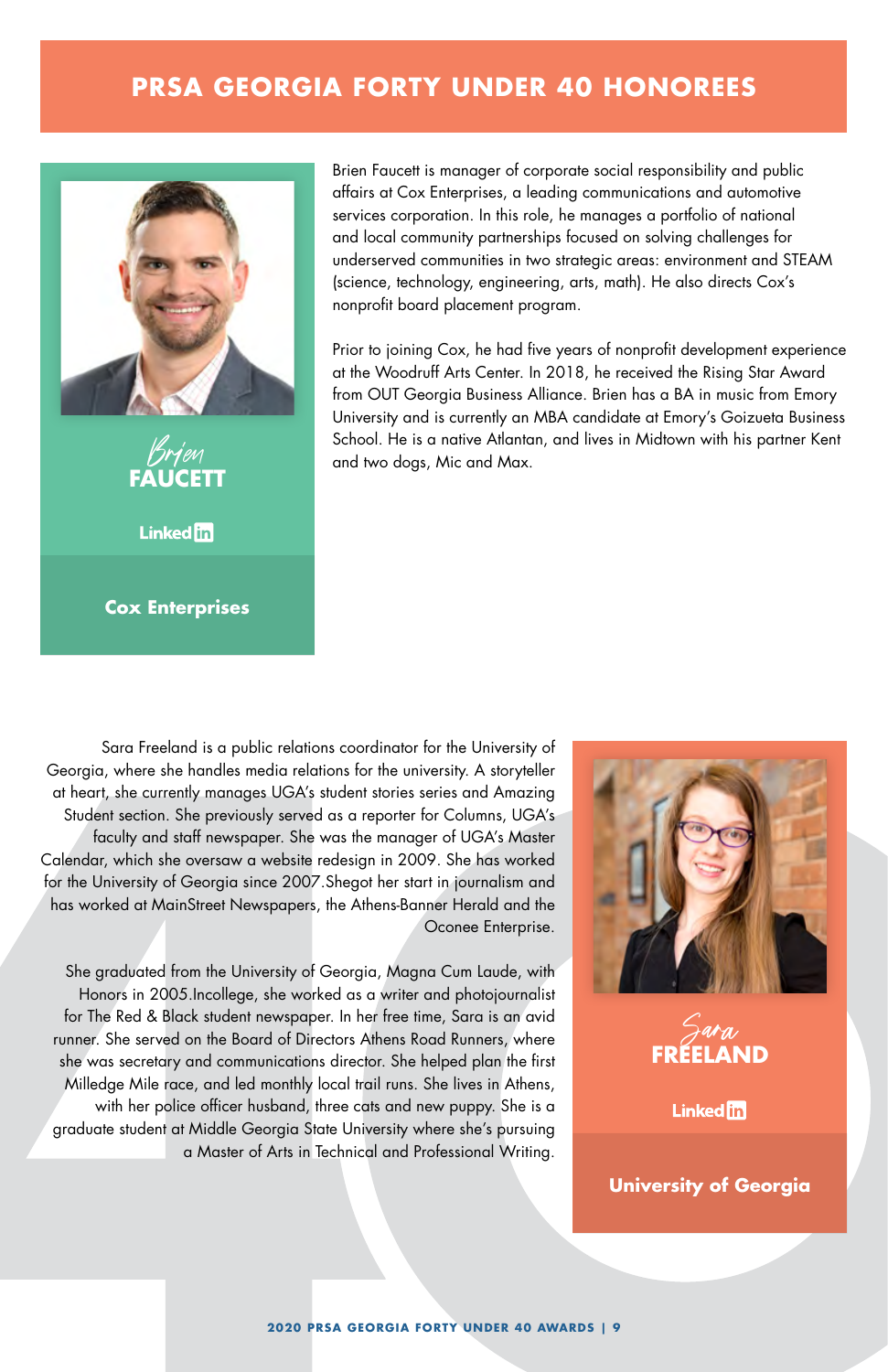

Jewanna **GAITHER**

**Linked** fin

**Fifth Third Bank Georgia**

Jewanna Gaither is the Marketing Director for Fifth Third Bank Georgia. In her role, she is responsible for leading the marketing and communications strategy with a focus on building the Bank's reputation and developing business and community partnerships. She also serves as the Business Resource Group advisor for all the bank's affinity groups in Georgia. Jewanna is an adept communicator with 10 years of public relations and internal communications experience. Her background includes government and agency communications.

Prior to her role at Fifth Third, Jewanna served as the deputy press secretary for the 59thMayor of Atlanta, Kasim Reed. In this role, she served as a trusted advisor to the Mayor and was responsible for working with media agencies to inform the public about the Administration's initiatives. During Jewanna's public relations agency experience, she managed accounts for organizations to include Walmart, Coca-Cola, Toyota, Habitat for Humanity and many others. She holds a bachelor's degree in mass communications from Fort Valley State University and a master's of public administration degree from Clark Atlanta University with a concentration in community and economic development. Jewanna is currently a board member for the United Way Young Professional Leaders, Emory's Winship Cancer Institute's Friends of Winship, YMCA Atlanta Head Start &Early Start Policy Council and KSU's CARE. She is also a committee member for Big Brothers Big Sisters of Metro Atlanta's Fashion Play fundraiser event.

Evangeline George is a trusted public affairs strategist with more than ten years of experience developing and executing communications, campaigns, and partnerships for high-profile businesses and elected officials.

Just last month, Evangeline joined Shipt, the same-day delivery service owned by Target, as their Director of Business Communications and Public Affairs. Evangeline previously worked at Uber, where she led the company's communications for eight states in the Southeast and managed issues spreading the breadth of the Uber platform.

Before making a move to the private sector, Evangeline served as Deputy Communications Director and Press Secretary for U.S. House Speaker Nancy Pelosi. She began working for Pelosi immediately after college and was quickly promoted through several positions in the press office, ultimately serving as a primary on-the-record spokesperson for Pelosi and House Democrats.

A graduate of the University of Georgia with a degree in Political Science, Evangeline was selected by the Alumni Association as a "40 Under 40" honoree. She has also been recognized as one of the Orthodox Christian Network's "30 Under 30" and is a member of the LEAD Atlanta Class of 2019.



Evangeline **GEORGE**

**Linked** in

**Shipt**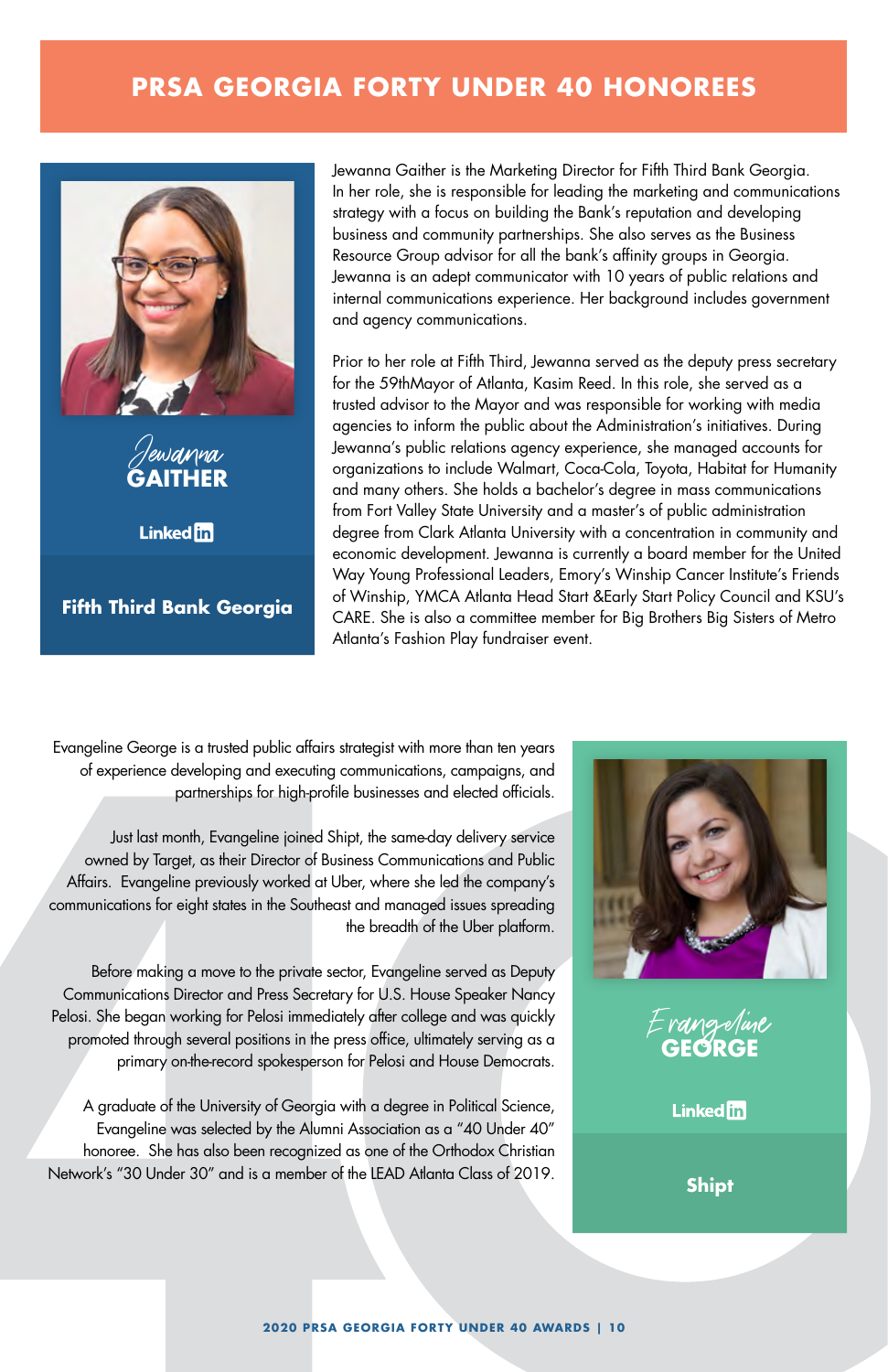

Tenee **HAWKINS**

**Linkedfin** 

**The Hawkins Group**

Tenee Hawkins is President of The Hawkins Group, a strategic marketing communications agency based in Atlanta, Georgia. Hawkins has more than 15 years of experience in nonprofit leadership, strategic communications, fundraising, stakeholder engagement, media relations and crisis management. Her unique background includes agency and in-house experience in the corporate, government and nonprofit sectors. Under her leadership, The Hawkins Group has worked with a wide range of clients across sectors including Teach For America, Children's Healthcare of Atlanta, Girl Scouts of Greater Atlanta, Charcot Marie Tooth Association, Disney Channels and BNY Mellon. Hawkins also directs public relations for Goodwill of North Georgia, including the media relations program, crisis management, thought leadership strategy and diversity and inclusion communications. She raises mission awareness and public support for the organization, which is ranked as the top Goodwill in the nation for workforce development and operates 67 retail stores. Hawkins began her career in Washington, D.C. at a boutique public relations agency executing communications strategies for Microsoft's Build Your Business Tour, the Gates Millennium Scholars Program and the NAACP Image Awards. A passionate community servant, Hawkins currently serves on the United Way of Greater Atlanta's Cole Women United Cabinet. She and enjoys serving as a mentor in the Sister 2 Sister Alumnae-Students Professional Mentoring Program at Spelman College, her alma mater.

Kristen Hoyman currently serves as the Vice President of Marketing at REPAY, a payment technology and processing provider headquartered in Atlanta, Georgia. In this role, Kristen is responsible for the company's overall marketing initiatives, branding efforts, and internal and external communication strategies. Before joining REPAY, Kristen was a Senior Relationship Manager for the financial institution market at Abrigo, formerly Sageworks, where she was responsible for account management and client success.

She is a member of The Junior League of Atlanta, Inc., a non-profit organization of women committed to promoting voluntarism and developing the potential of women, where she served as the Director of Internal Communications from 2019 – 2020. Kristen received both her Master of Business Administration and Bachelor of Science in Business Administration Marketing from the University of Florida.



Kristen **HOYMAN**

**Linked** in

**REPAY**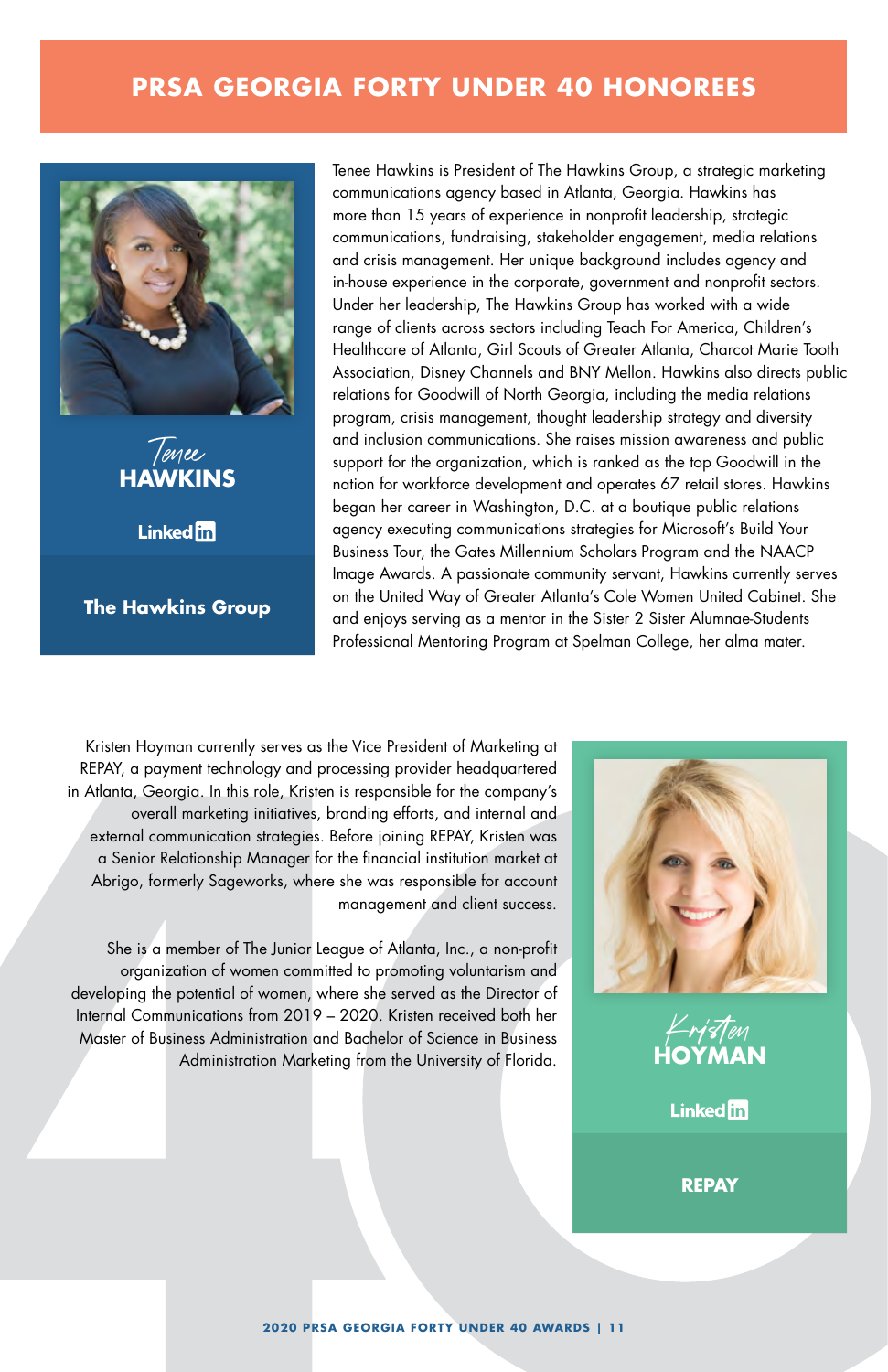

Kaden **JACOBS, APR**

**Linked** in

**Doctors Hospital of Augusta**

Kaden Jacobs, APR is the Director of Communications & PR at Doctors Hospital of Augusta and is Accredited in Public Relations (APR) from the Public Relations Society of America. He has previously served as a Director at the Richmond County School System and Augusta Metro Chamber of Commerce, all after a career in the United States Navy as a Cryptologic Technician.

He graduated from the University of Louisville with a Bachelor of Arts in Communication and holds a Master of Science in Communications & Public Relations from Syracuse University's S.I. Newhouse School of Public Communications. A native of Louisville, Kentucky, he was named a "Kentucky Colonel" in 2019; the highest title of honor bestowed by the Commonwealth of Kentucky. Kaden was named one of the 2015 "Top 10 in 10 Young Professionals to Watch" by Augusta Magazine and was named one of Georgia Trend's "40 Under 40" honorees in 2017. He is a graduate of Leadership Augusta, Leadership Columbia County, GeorgiaForward's Young Gamechangers, and the Harvard Institute for Superintendents and District Leaders, as well as serving on local non-profit boards.

Despite his professional accomplishments, he is most proud of his work as a father to his six-year-old son, Xavier.

Eugenia leads Brunet-Garcia's creative PR strategy and engagement efforts, spreading awareness about social impact campaigns that tackle some of the toughest issues facing our nation today.

Throughout the course of her nine-year career thus far, she has managed both national and grassroots PR tactics for a portfolio of entertainment, lifestyle and consumer brands. She has a special gift when it comes to ideating unique brand experiences, managing logistics, connecting with consumer audiences, and transforming organizational goals into results across a diverse list of clients.



Eugenia **JOHNSON**

**Linked** in

**Brunet-Garcia**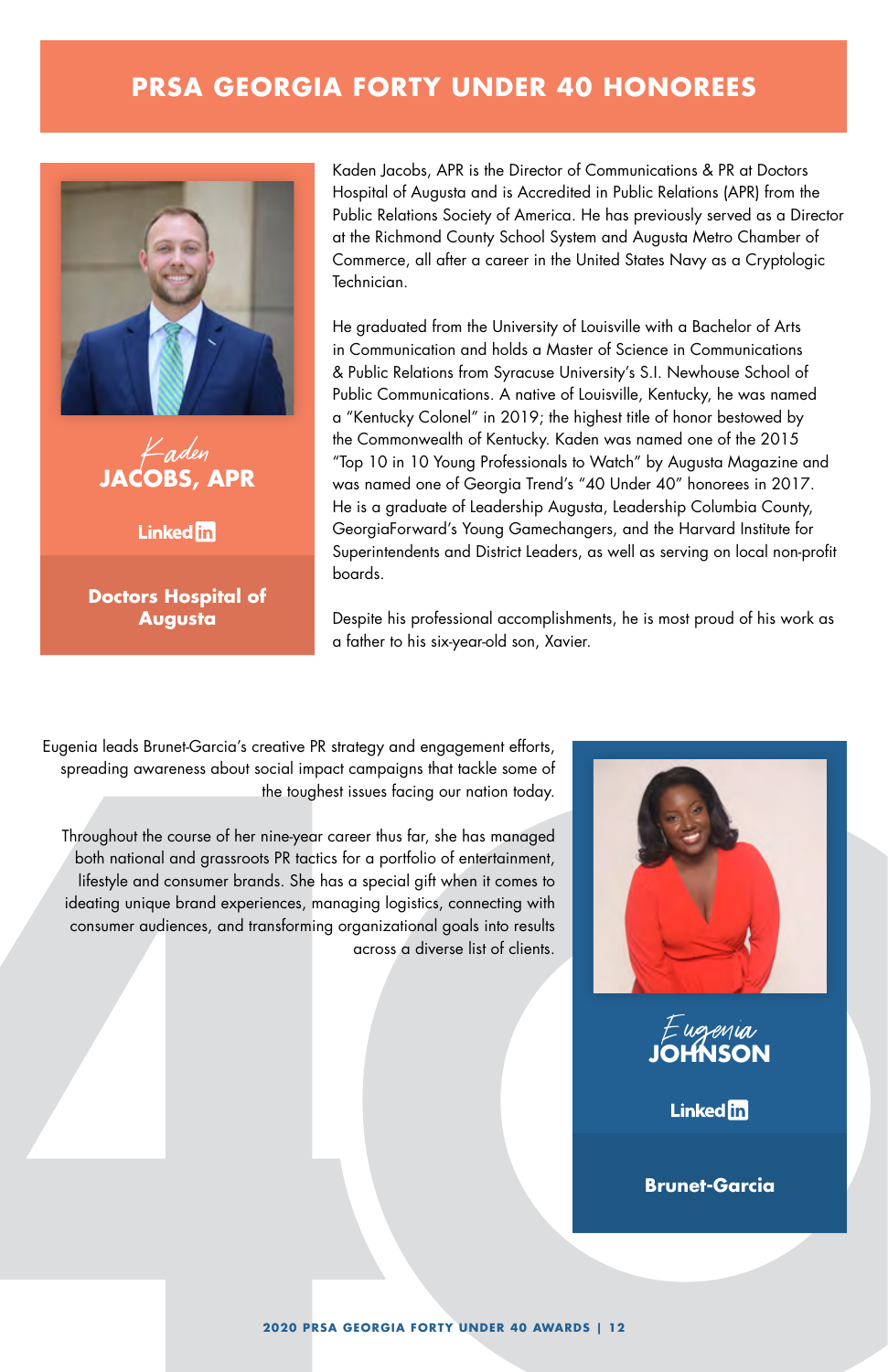

Marissa **KANDEL**

**Linkedfin** 

**Ketchum**

Marissa Kandel is known throughout Ketchum as the media relations counselor who gets the big hits, on demand. As the lead retail and CPG industry media strategist, Marissa provides strategic counsel and support for a variety of clients, including Carvana, Clorox, Frito-Lay North America, Orangetheory Fitness, Target, Wendy's, and others.

Marissa has generated thousands of placements in key major media, regional, local and trade publications. Among the highlights, she brought a Wall Street Journal reporter to a strawberry field in California to demonstrate Wendy's supply chain and how it gets fresh ingredients to restaurants across the country. In addition, Marissa has delivered dozens of national morning show placements, including two in one week for Wendy's.

In addition to earned media, Marissa leads executive visibility programs, securing speaking and earned opportunities for C-suite leaders. She has placed executives at prominent events like Fast Company's Innovation Festival and the Wall Street Journal Future of Everything Festival.

A native of Atlanta, Ga., Marissa is a University of Florida public relations graduate and a member of the Atlanta Press Club.

Macey Kessler is the Corporate Communications Manager at PulteGroup, Inc., one of America's largest homebuilding companies with operations in 40 major markets throughout the country. She is responsible for managing the company's public relations and internal communications strategies. In hercurrent role, Macey led communications for the national launch of Pulte Smart Home, oversaw the company's Great Place to Work certification, and spearheaded its "Dynamic Women in Leadership" video series highlighting PulteGroup's top-ranking female leaders. She is also the host and producer of AMinute with Marshall podcast with the President and CEO.

Prior to joining PulteGroup, Macey was a multimedia journalist at the top-rated television news station in Savannah, Georgia. Her previous media credits include ABC News in New York, WSB-TV and CBS46 in Atlanta.

Macey is a proud graduate of the at the University of Georgia where she earned her Bachelor of Arts in Journalism at the Grady College of Journalism and Mass Communication.



Macey **KESSLER**

**Linked** in

**PulteGroup**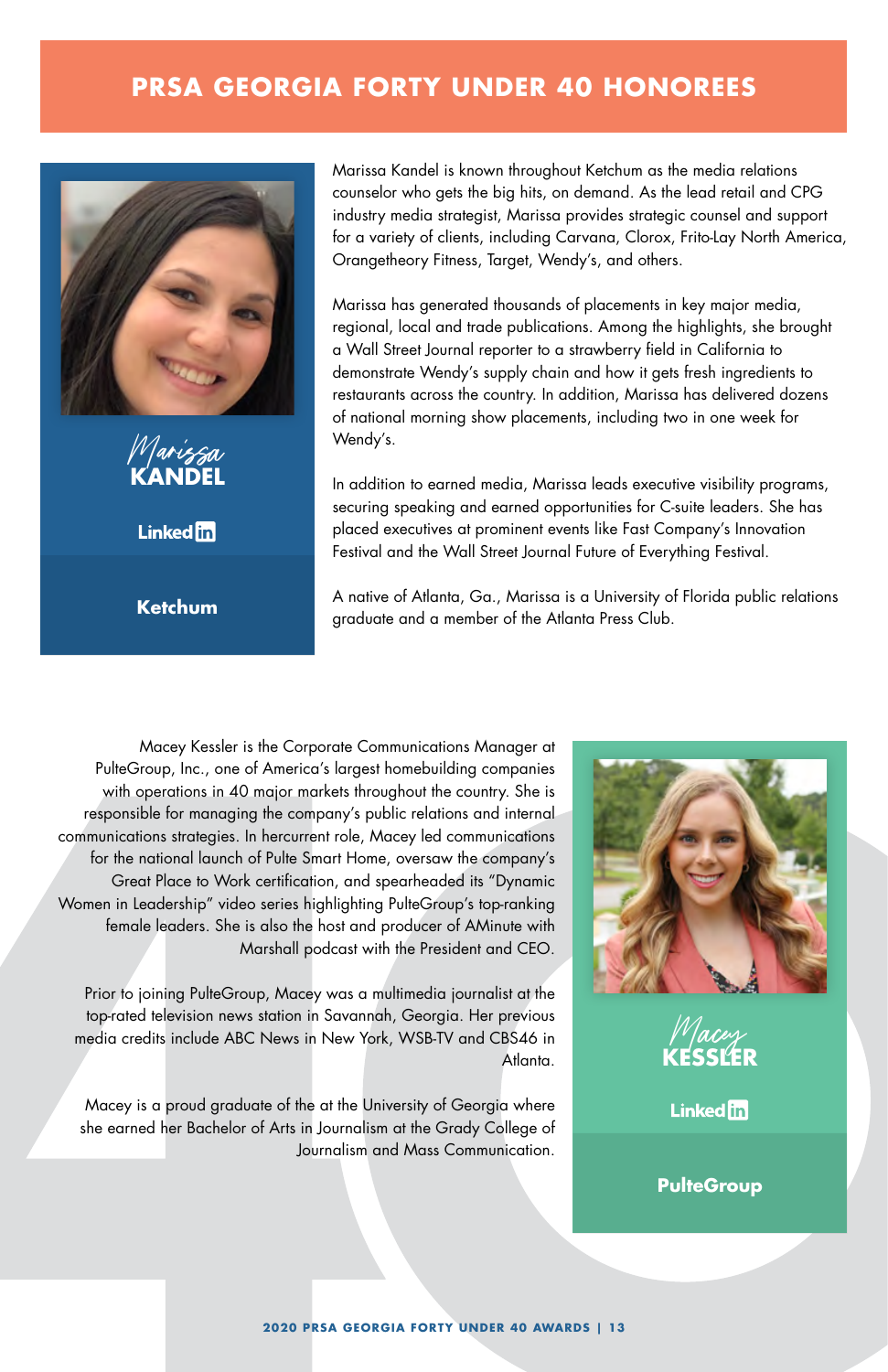



**Linkedfin** 

**VOX Global**

Allison Kopp is a communications professional with nearly 10 years of experience, based in Atlanta. Currently, she is a vice president at VOX Global, a strategic communications agency headquartered in Washington, DC. She specializes in media relations and is co-lead of the media relations practice at VOX. Allison has developed internal and external communications strategies on a range of issues, including employee communications, stakeholder and community engagement, CEO executive visibility, major organizational milestones, among others. She has also worked on communications campaigns covering topics such as employability, ed-tech innovations, and national coalition and partnership announcements.

Allison has dedicated much of her time to volunteering for women's advocacy efforts. She served as vice president and communications director of the Washington, DC Chapter of the National Organization for Women (DC NOW) for several years. After returning to Atlanta, in 2016, she was named president of and launched the Georgia NOW chapter.

Allison holds a Master's in Political Management at the Graduate School of Political Management at The George Washington University. She graduated from UGA cum laude with a dual degree in International Affairs and Women's Studies.

Kristilyn Whigham Lambert is an established management consultant with more than 10 years of experience developing change management, communications, and organizational development solutions for public and private sector clients. She currently works as an associate at Booz Allen Hamilton, a leading consulting firm, where she manages change communications planning and employee engagement initiatives for clients in the Health market.

A communicator at heart and a believer in the power of sharing stories, Kristilyn is passionate about leading dialogue to increase understanding of complex issues and inspire change. She currently serves as lead of the Booz Allen Hamilton Atlanta African American Network and a member of the firm's Atlanta Diversity and Inclusion Committee where is she dedicated to building a more diverse and inclusive workforce. Kristilyn received her undergraduate degree in political science from Spelman College, and her master's degree in journalism from Georgetown University. Kristilyn has also developed an expertise in change communications and is a Prosci Certified Change Practitioner and received a Change Management Advanced Practitioner certification from Georgetown University McDonough School of Business.

Whether it's through her professional or volunteer work, Kristilyn is committed to using her communications background to help government agencies, nonprofit organizations, and businesses drive change, overcome challenges, and pursue their mission and goals with the right tools and resources.



Kristylyn **LAMBERT**

**Linked** in

**Booz Allen Hamilton**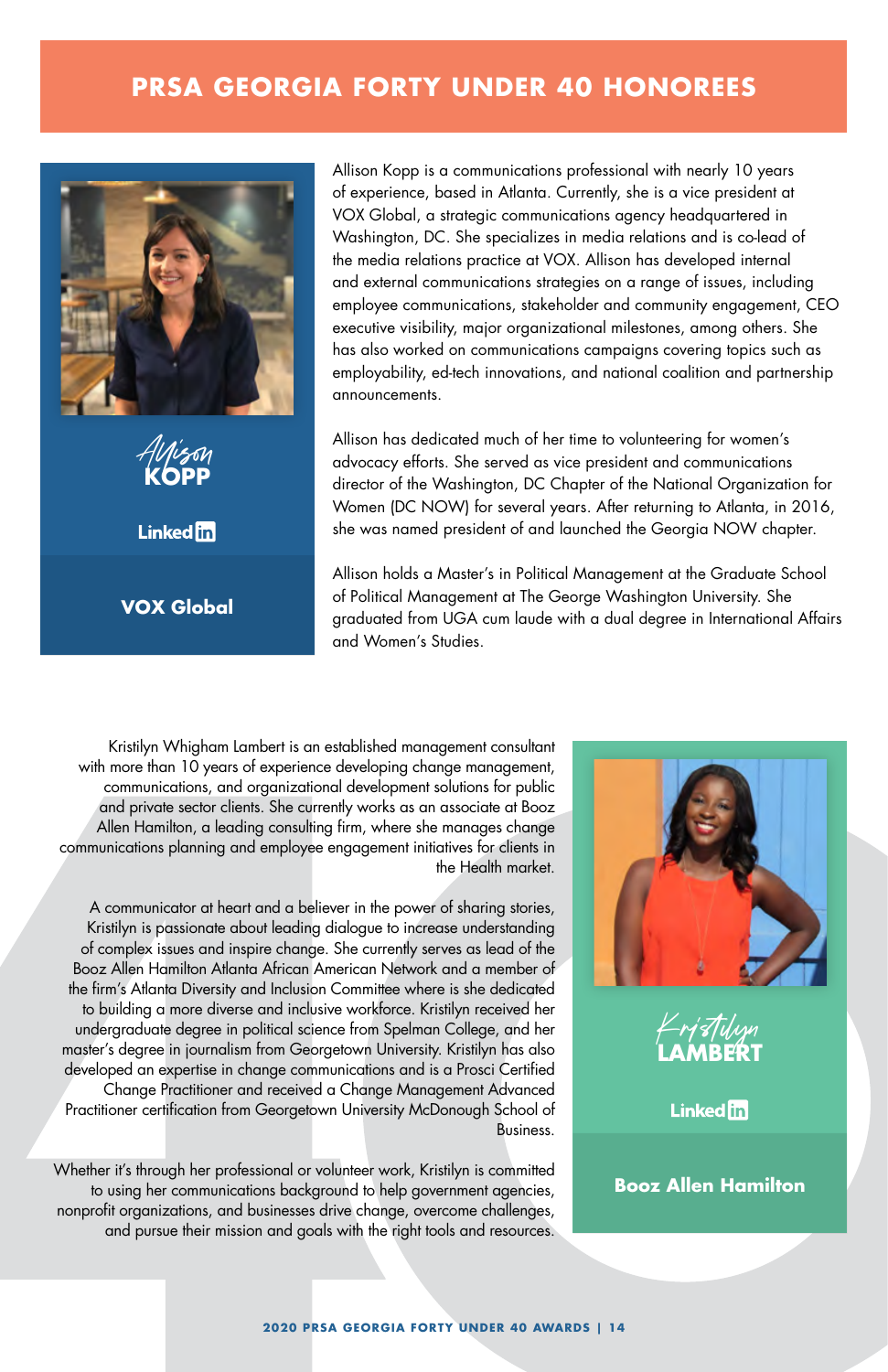

Kate **KIEFER LEE**

**Linkedin** 

**Mailchimp**

As the Vice President of Communications and Corporate Affairs for Mailchimp, Kate Kiefer Lee leads the company's PR, internal communications, strategic communications, and corporate citizenship teams.

A former magazine editor and copywriter, Kate started at Mailchimp as the company's first writer in 2010. She is the coauthor of the book Nicely Said: Writing for the Web with Style and Purpose , and she has spoken about writing and corporate communications at conferences around the world. Kate has a bachelor's degree in Organizational Communication from Northeastern University and a master's degree in Strategic Communication from Washington State University's Murrow College of Communication.

She lives in Atlanta with her husband and two daughters.

Victoria Lightfoot is the founder and principal consultant of Lightfoot Public Relations, a boutique strategic communications firm offering public relations services for the travel and tourism industry.

Victoria has a robust background in media relations, corporate, executive and internal communications, marketing, public speaking and speechwriting. She has secured media placements in publications such as Lonely Planet U.S., Business Insider, USA Today, Travel + Leisure, Ad Age and Variety.

Victoria has also been recognized for her contributions to both the public relations industry as well as the travel and tourism industry. She was recognized by PRSA Georgia as a Chapter Champion in 2016 and selected for Destination's International's prestigious 30 under 30 program in 2017. Victoria also served as the Executive Director of the Atlanta Chapter of ColorComm Network from 2019-2020.

Victoria earned her Bachelor of Arts from Georgia State University, where she majored in Journalism and minored in Hospitality Administration. Prior to founding Lightfoot Public Relations, she held positions with Ideas United, Atlanta Convention & Visitors Bureau, Hope-Beckham, Inc. and Wolf Trap National Park for the Performing Arts.



Victoria **LIGHTFOOT**

**Linked** in

**Lightfoot Public Relations**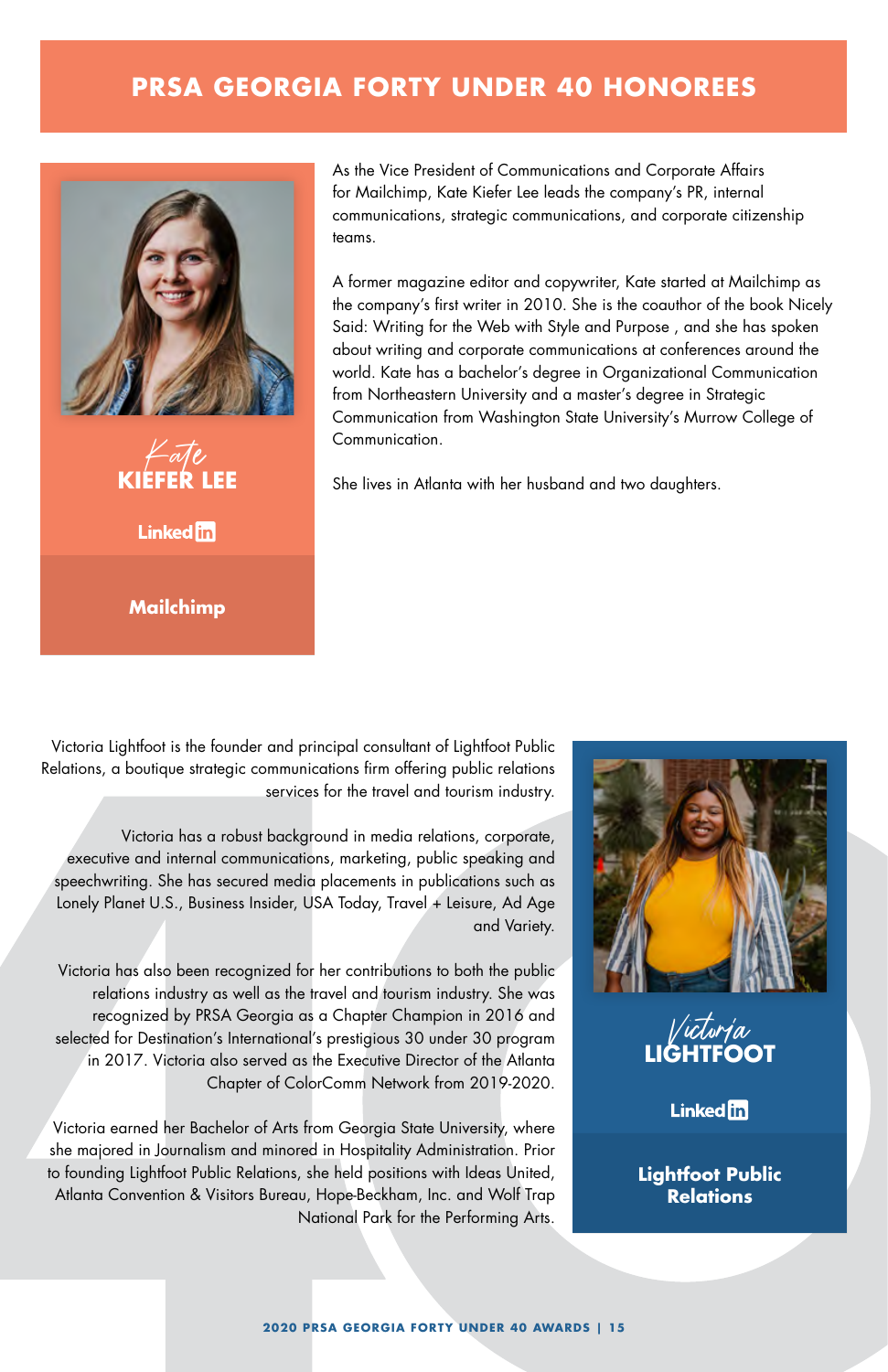

**Goodwill of North Georgia**

Trenise Lyons serves as a marketing manager of Goodwill of North Georgia. She is responsible for a wide variety of activites at Goodwill from marketing analytics to corporate donation drives. Trenise has been given the responsibility of leading a number of internal, cross-functional teams within the agency. In addition to her work at Goodwill, Trenise co-hosts the Good Works Show, a weekly radio program that highlights organizations, companies and individuals in the metro area doing "good works." To date, more than 300 organizations in Greater Atlanta have been interviewd on the show to share their mission with the greater community.

Prior to joining Goodwill, Trenise spent five years working in community engagement and media relations for a nationally recognized disaster education nonprofit. There she worked with cities across the nation to develop and launch hurricane, tornado, flood and winter weather mitigation programs. Following the devastating tornado outbreaks in Moore, OK, Trenise relocated to Oklahoma to develop and run a storm shelter recovery program for a cohort of national disaster response organizations. Trenise is an active participant in the Atlanta philanthropic community as well. She is a 2019 gradutate of the United Way VIP Program and member of the United Way's Young Professional Leaders. Additionally, she actively supports organizations hosted on the Good Works Show though a number of volunteer and promotional events.

Renae Madison is the Communications Manager/Public Information Officer for the City of Decatur. She is responsible for the city newsletter (Decatur Focus), website, social media and other communications initiatives including serving as the city's public information officer. She is one of the staff liaisons to the city's Better Together Advisory Board, which provides an opportunity for residents with an interest and expertise in the areas of equity, inclusion, and engagement to assist the city in moving the Better Together Community Action Plan forward. Renae also serves as co-chair to the City of Decatur's Employee Equity Team and Planning Team lead for the employee leadership academy.

In addition to her regular communications duties she is an active member of the DeKalb County Communicators, the Georgia Municipal Association (GMA) Georgia Communicators Group, City-Counties Communications and Marketing Association (3CMA), and Public Relations Society of America.

Prior to joining the City of Decatur, Renae has spearheaded public relations campaigns following the aftermath of Hurricane Katrina in New Orleans; community outreach and feed the homeless initiatives; and media networking events and social media campaigns.

Renae holds a bachelor's in Mass Communications and Psychology from Xavier University in New Orleans, Louisiana, and is currently pursuing a master's in Writing and Digital Communication at Agnes Scott College.



Renae **MADISON**

**Linked** in

**City of Decatur**

**2020 PRSA GEORGIA FORTY UNDER 40 AWARDS | 16**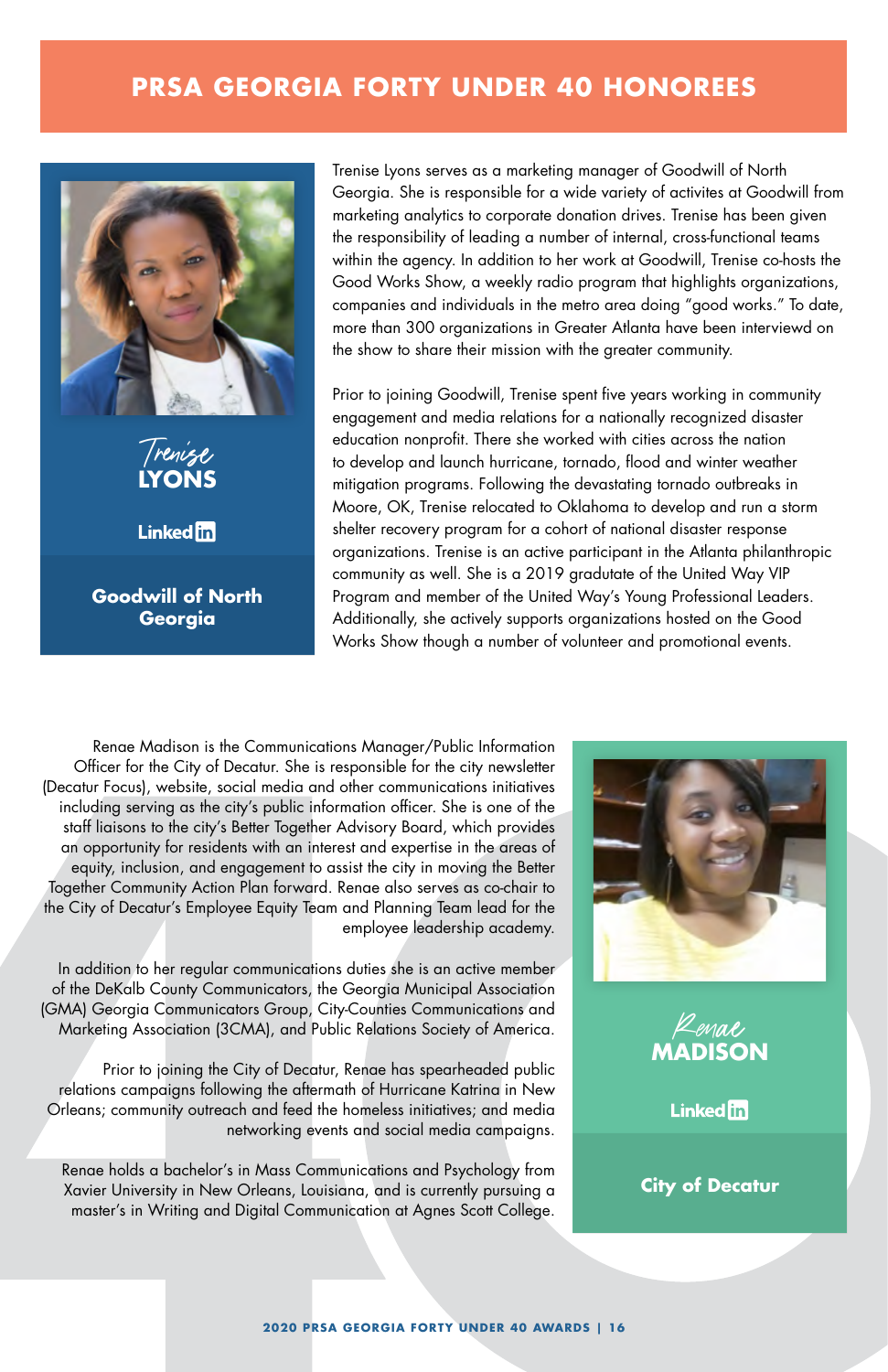

Rachel **MAHER**

**Linkedin** 

**Park Pride**

Since 2013, Rachel has managed marketing and communications for Park Pride — the Atlanta-based nonprofit that engages communities to activate the power of parks — supporting the growth and cohesion of Atlanta's parks constituency and bolstering the organization's reputation as the "voice for parks."

From digital, to print, to social, video, and public relations, Rachel's breadth of communication experience has helped raise local awareness of Park Pride's mission and impact, establishing its position as a thought leader in greenspace.

Prior to Park Pride, Rachel introduced Atlantans to the ride-sharing app Uber as area's first local Community Manager. She's also served as a Community Development Volunteer with the United States Peace Corps in Morocco, where she focused her efforts on empowering community children with the knowledge, skills, and inspiration to tackle environmental challenges in their village.

Katy Mallory – like many other communicators – enjoys wearing many hats and doesn't like to sit still. In addition to being a mom, Katy is Director of Internal Communications at Cox Automotive, supporting Sales + Marketing, Digital Content and Mobility – and she is co-founder and CEO of baby products company SlumberPod.

In her current "day job," Katy is responsible for executive communications and employee engagement for Cox Automotive's 2,200-team member sales and marketing organization. She also oversees channel strategy and digital content strategy for the digital platforms used by Cox Automotive's 20,000 plus team members as well as communications for Cox Automotive Mobility – a new growth area for the company.

You may have seen Katy and her mom Lou on Shark Tank in January when they walked away with a coveted partnership with Barbara Cochran. Katy is especially proud of the company's sales (25,000+ units in two years), and of co-creating the marketing strategy that's led to strong sales. Katy has grown SlumberPod's Instagram following to nearly 30,000 followers and Facebook to 4,500. The company is on track to release several new products this year. Aware of how many people helped her on her journey, Katy regularly and eagerly provides advice to early stage entrepreneurs, especially women.

Katy is a proud graduate of the University of Georgia's Grady College of Journalism (PR degree). She and her husband share a chaotic yet lively and fun household with their three young daughters and two dogs in Decatur.



Katy **MALLÖRY** 

**Linked** in

**Cox Automotive**

**2020 PRSA GEORGIA FORTY UNDER 40 AWARDS | 17**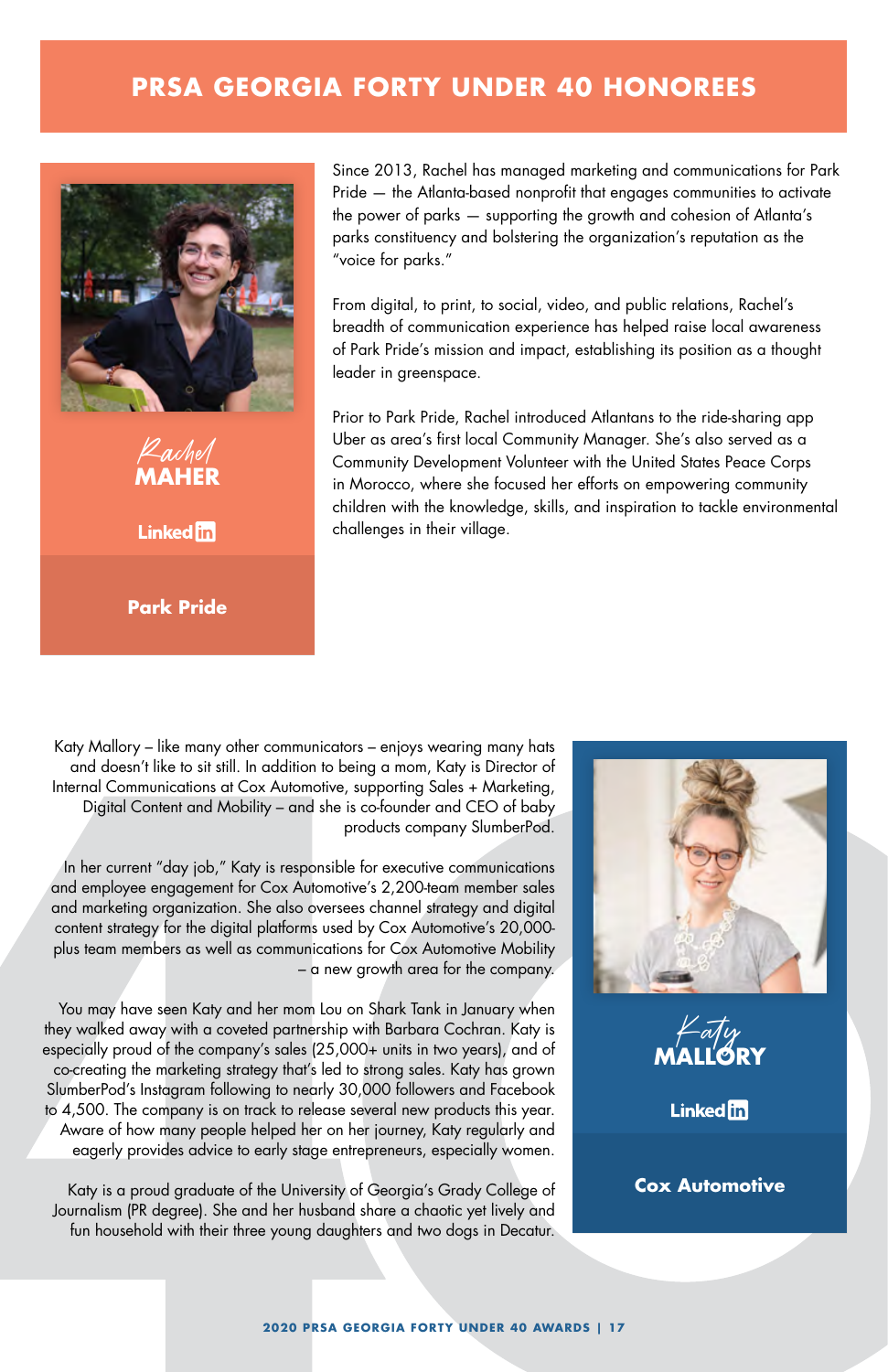

Holland **MCCUE**

**Linkedfin** 

**Delta Air Lines**

Holland McCue is a results-driven marketing and talent operations leader with a proven track record of transforming and building functions from the ground up. Her background spans B2B marketing, communications and employer branding. She currently leads the Employer Brand and Recruitment Marketing team at Delta Air Lines and has held leadership roles at Cox Enterprises and Cox Communications. Additionally, she is a founding board member for the Talent Brand Alliance and contributes to the award-winning human resources site Fistful of Talent.

Holland is a graduate of The Florida State University and lives in Piedmont Heights with her husband and two dogs. When she can, she steals away to visit her family back home in Florida.

Born in Ocean Springs, Mississippi, Lindsay Miles earned a bachelor's in business administration from Mississippi University for Women in 2011. After graduation, she moved to College Station, Texas, where she worked in the Colleges of Engineering and Liberal Arts at Texas A&M University.

During her time at Texas A&M, she served in many marketing and communications roles—all aimed at building relationships with donors and alumni. She grounded her experiences in digital communications by overhauling websites, establishing social media channels and creating content to keep audiences engaged, and running successful email marketing campaigns targeting students, alumni, and donors.

Her notable projects at Texas A&M include serving as a project lead for the university's inaugural participation in SXSW, redesigning the College of Liberal Arts' website, working with retired-NASCAR driver Jeff Gordon to promote a hands-on learning experience for students, and managing groundbreaking event for a multimillion-dollar campus building.

She moved to Atlanta in 2017 and began working for the division of Advancement and Alumni Engagement at Emory University. She oversees digital communications, which include email marketing, social media management and marketing, web development, and video production targeting alumni and donors. She currently lives OTP with her husband and two dogs, Swayze and Oby.



Lindsay **MILES**

**Linked** in

#### **Emory University**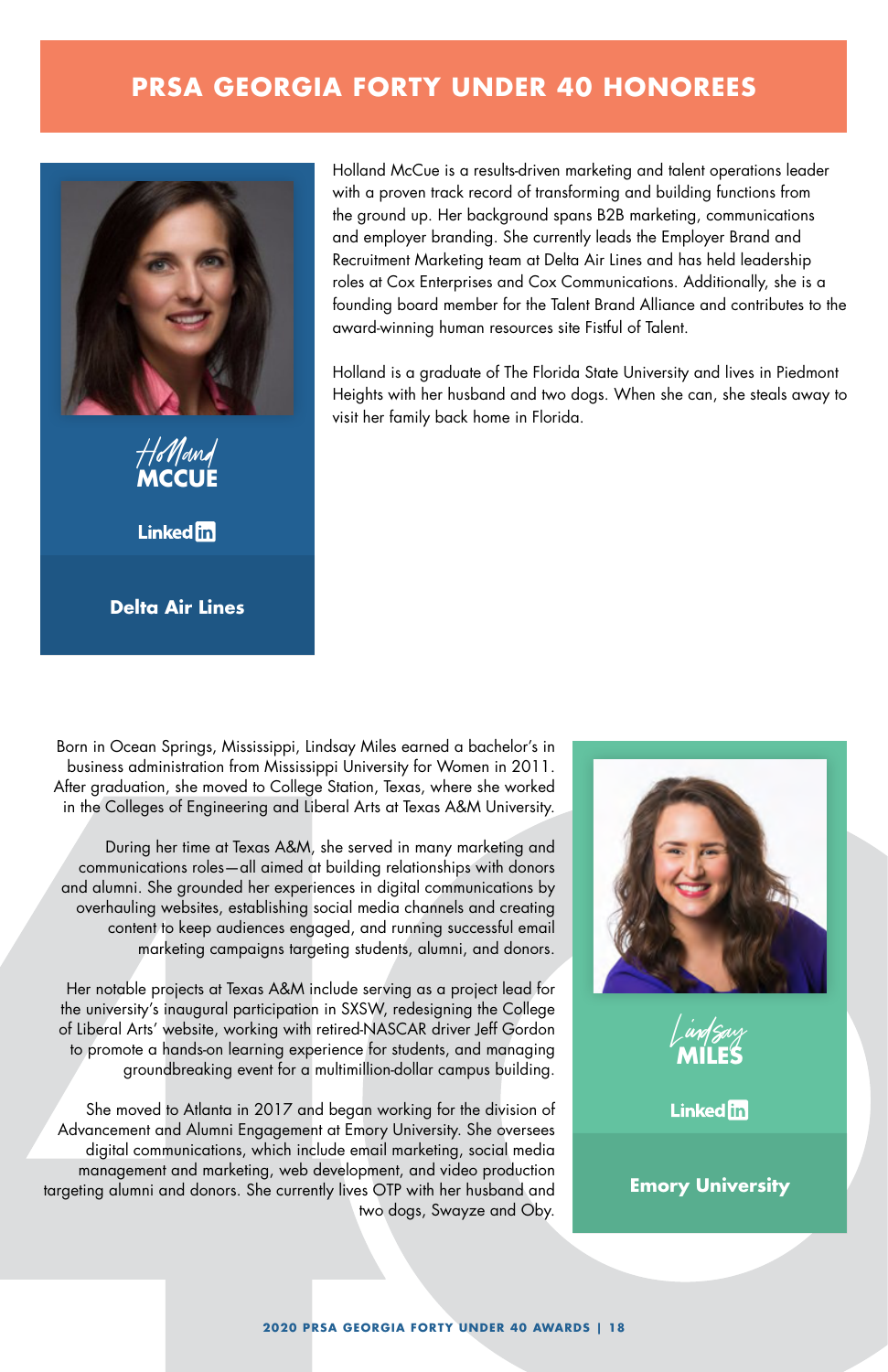



**Linkedin** 

**Poston Communications**

Mikey Mooney is a vice president at Poston Communications, where he provides strategic communications counsel to professional services clients in highly regulated industries.

With PRSA Georgia, he serves as the board liaison for the Sponsorships and Partnerships committee. He was also recognized with the Chapter's Rising Star Award in 2017, and he was included among PRNEWS' national Rising Stars in PR 30 & Under in 2019. In 2021, he will serve as Treasurer for the PRSA Southeast District Chapter.

He earned his bachelor's and master's degrees from the University of Georgia's Grady College of Journalism & Mass Communications. Go

As a vice president at The Wilbert Group, Liana Moran leads PR efforts for major real estate and professional service clients. She has secured coverage in top-tier publications such as Bloomberg, The Wall Street Journal and The New York Times. She headed PR efforts around North American Properties' (NAP) opening of Avalon, sale of Atlantic Station to Hines and acquisition of Colony Square, which resulted in coverage in national, trade and local media.

She is focused on developing multifaceted PR strategies that include traditional news media, digital content and social media programs. Liana works with a variety of client teams to set strategy, brainstorm creative approaches and relentlessly execute our programs, ensuring meaningful results are consistently delivered.

As an Atlanta native, Liana is excited about the growth of her city. She believes in developing communities that enhance the quality of life for all. Liana is actively involved on the advisory board for the Atlanta Community Food Bank and the PR advisory board at Georgia Southern University, where she earned her bachelor's degree in Public Relations, won Student of the Year and served as PRSSA President.

 Outside of work, Liana enjoys trying new restaurants and coffee shops, walking with her dogs, spending time with her family and painting. She is also passionate about Atlanta's art scene.



Liana **MORAN** 

**Linked** in

#### **The Wilbert Group**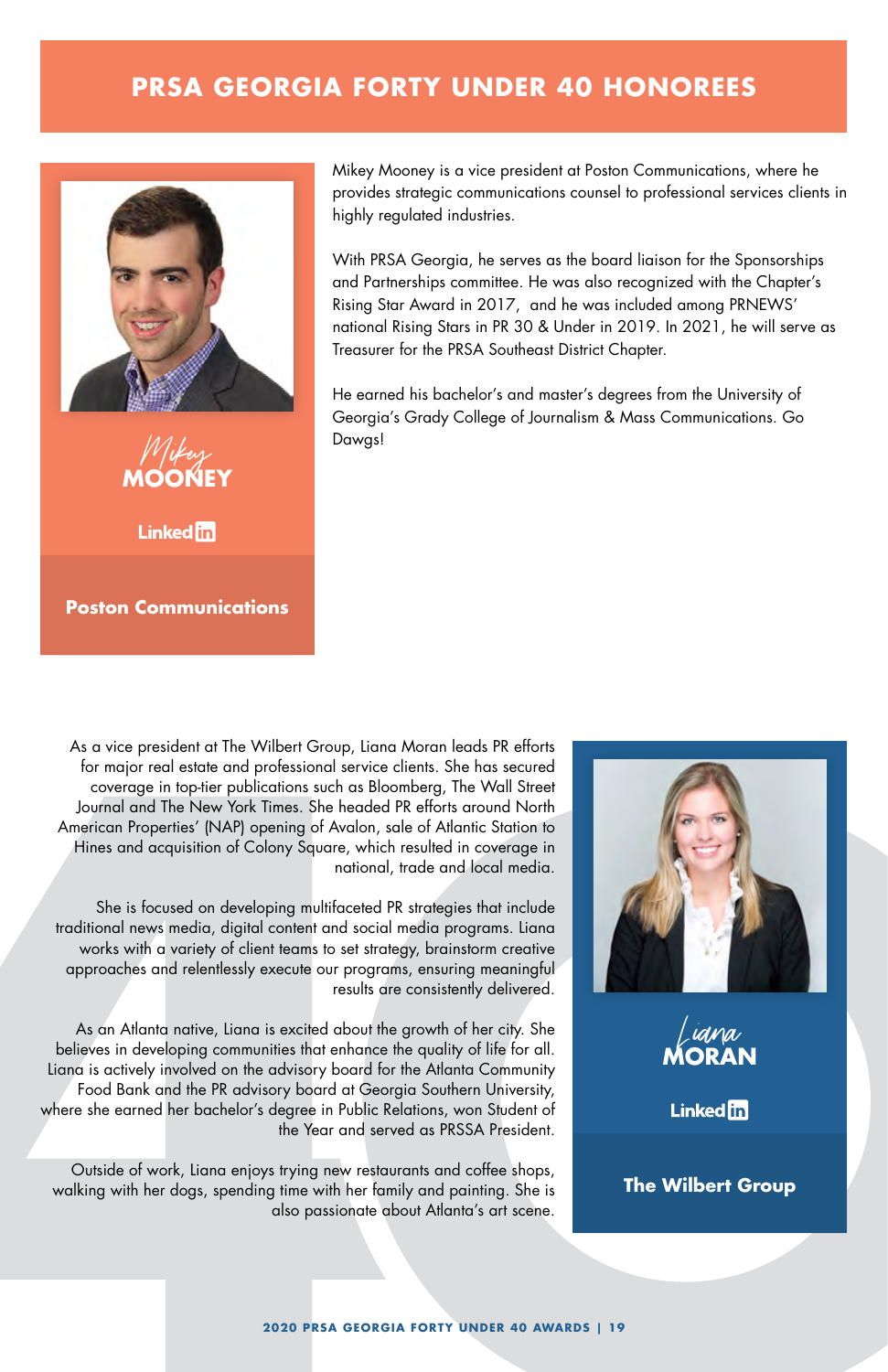

Janelle<br>**DEBIANCO** 

**Linkedfin** 

**Weber Shandwick**

Janelle brings more than a decade of experience with some of the world's most recognizable brands. With roots in consumer lifestyle, Janelle pulls from her experience with household names like Johnson and Johnson's Listerine and Splenda as well as The Home Depot, to inform her savvy and strategic approach to brand campaigns at local and national scale. From celebrity and influencer partnerships to high profile activations, Janelle finds passion in meaningful brand storytelling that moves consumers in an impactful way.

As a Vice President at Weber Shandwick, Janelle's focus on multi-cultural marketing has impacted programming for brands like McDonald's, Mars Food's Uncle Ben's and Unilever's TRESemme, while she takes a general market approach to her work for Mars' M&M'S and The Coca-Cola Company's AHA brand. Janelle is also a vocal driver of DEI and reputation building initiatives for the Weber's Atlanta office. She also sits on the leadership team of the agency's Black employee resource group, NOIR.

Originally from New York, Janelle has called Atlanta home for the past five years, where she enjoys scouring the many home décor boutiques in West Midtown for one of a kind pieces for her home.

Janelle is graduate of the State University of New York at Albany.

Tu-Anh Pham is an experienced marketing professional with more than 10 years' experience managing and promoting employment branding, recruitment marketing and digital marketing. Currently, Tu-Anh is a senior marketing specialist at Cox Enterprises, where she promotes Cox as an employer of choice through digital advertising platforms. Prior to Cox, Tu-Anh worked at The Home Depot, RentPath and Georgia Gwinnett College.

Tu-Anh grew up in Alpharetta and earned her bachelor's in communication degree from Valdosta State University. There she served as president of PRSSA and was an active member with the North Florida PRSA group, where she was recognized with the Student Promise Award.

Today, Tu-Anh serves as a moderator for the Marketing & Communications Women of Atlanta Facebook group. She also volunteers her time with Habitat for Humanity, the Atlanta Ronald McDonald House and Kaboom! Playground builds. She spends her free time attending as many Atlanta sporting events as possible, traveling and playing with her mini labradoodle, Larry.



Tu-Anh **PHAM**

**Linked** in

**Cox Enterprises**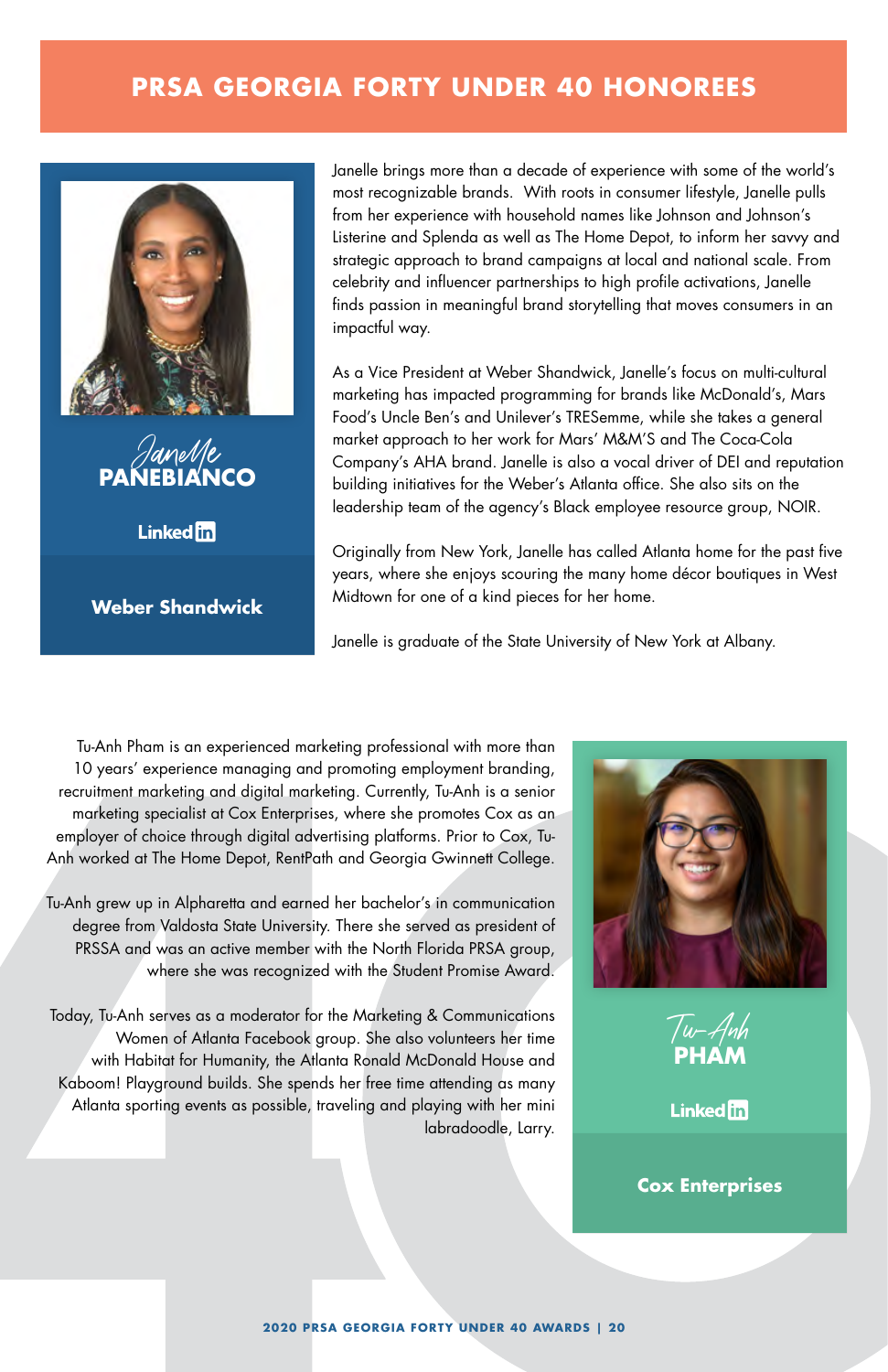

Weredith **PIERCE**

**Linkedin** 

**The Wilbert Group**

Meredith Pierce is Wilbert's digital supervisor, overseeing social media strategy, content creation and campaigns for clients. Meredith joined the Wilbert team in 2015, and has worked to increase and hone the firm's digital capabilities and suite of services to offer clients top-of-the-line social media programs including paid social and branded graphics and videos.

With expertise in the real estate and hospitality industries, Meredith crafts and deploys targeted digital strategies to reach the right audience and drive real results for every client. She also enjoys helping with the firm's pro bono work for City of Refuge.

Meredith has a background in restaurant and hospitality PR and a degree in public relations from the University of Georgia. Outside of the office, Meredith loves to travel, box, hike with her rescue dog Gemma and eat her way around Buford Highway.

Jason Rollins has extensive experience at impressive Atlanta-based companies, including: IHG Hotels & Resorts, Children's Healthcare of Atlanta, global agencies like Edelman and MSL, and Arby's, where he was a key member of the award-winning team that delivered the Pharrell Hat & Jon Stewart activations, along with 23 consecutive quarters of same-store sales growth. He has led internal and external communications for largescale transformation programs for multi-billion-dollar brands, including Crowne Plaza Hotels & Resorts and the Arby's brand revitalization. His work at these organizations have become case studies for our profession, and he has volunteered his time to serve as a speaker or panelist for many PRSA Georgia events and contributed content to various publications so that others can learn from his work.

Since joining PRSA|GA nearly 15 years ago, Jason served as the College Relations Committee Co-Chair for several years, helping to educate future PR professionals on the "Real World." After receiving his Accreditation in 2012, he mentored numerous colleagues going through the process. In addition to making an impact through his involvement in PRSA, he has served the community with his time, expertise and passion. Jason most enjoys giving back by mentoring the next generation of marketing & PR professionals and serving organizations focused on children in need. He has served as a frequent guest speaker and adjunct professor of Marketing & PR at his MBA alma mater, Mercer University.



**ROLLINS, APR** 

**Linked** in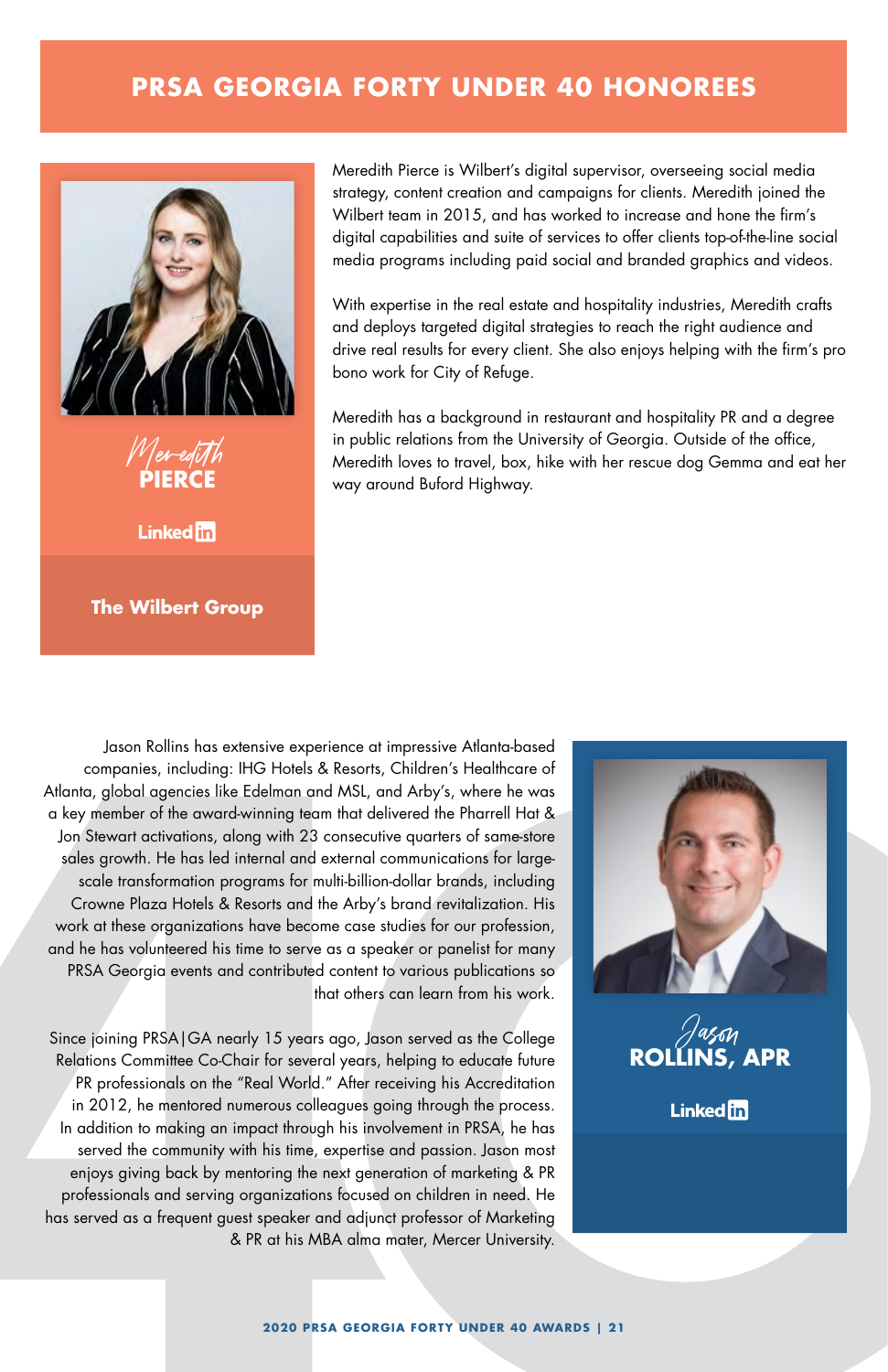



**Linkedfin** 

**The Arthur M. Blank Family Foundation**

Alison Sawyer is the senior director of communications at The Arthur M. Blank Family Foundation. In this role Alison leads all marketing and communication strategies, social media efforts, and media relations for the Foundation. She is motivated by finding the untold story, fueled by endless curiosity and chasing potential and driven by the opportunity to dream up campaigns that create true brand loyalty and belief.

Before joining The Blank Family Foundation, Alison worked in sports and entertainment PR at the Atlanta Hawks, Premiere Exhibitions, The Active Network and the Women's Sports Foundation.

A native Californian, Alison graduated from the University of California Santa Cruz with a bachelor's degree in Pre-Law Studies. She serves on the board of Giving Kitchen, a nonprofit that provides emergency assistance to food service workers through financial support and a network of community resources. Alison and her wife, Ashlyn, have a 10-month-old son Nash.

Sarah began her career with the Metro Atlanta Chamber in 2014 and grew into her role as Senior Program Coordinator of Innovation & Entrepreneurship. During her time, she assisted in growing the innovation ecosystem through supporting Atlanta's many startup hubs and highereducation institutions. She was responsible for developing targeted communications to market Atlanta as an innovation hub. She maintained programs and projects such as; The Open Innovation Forum, Innovation Indicators Project and supported university-based entrepreneur programs.

Prior to joining the Chamber, Sarah gained experience through interning at the Georgia Department of Economic Development with the International Trade team, and at Armstrong Atlantic State University as a teaching assistant in the Education and Foreign Language departments. These roles helped her reconnect with her concentrations in Spanish and International Business.

Currently, she works as a consultant with KWI Communications where she supports clients by creating opportunities for community. For the last two years she has worked on a broad spectrum of internal communications with Chick-fil-A, Inc.

As a Georgia native and an Atlanta transplant, she enjoys all the city has to offer, from discovering new restaurants and attending concerts to frequenting Piedmont's dog park. Sarah resides in East Atlanta Village with her four year old dog, Finley, and is an active volunteer with Agape, City of Refuge and East Atlanta Community Association.



Sarah **SHOUP**

**Linked** in

#### **KWI Communications**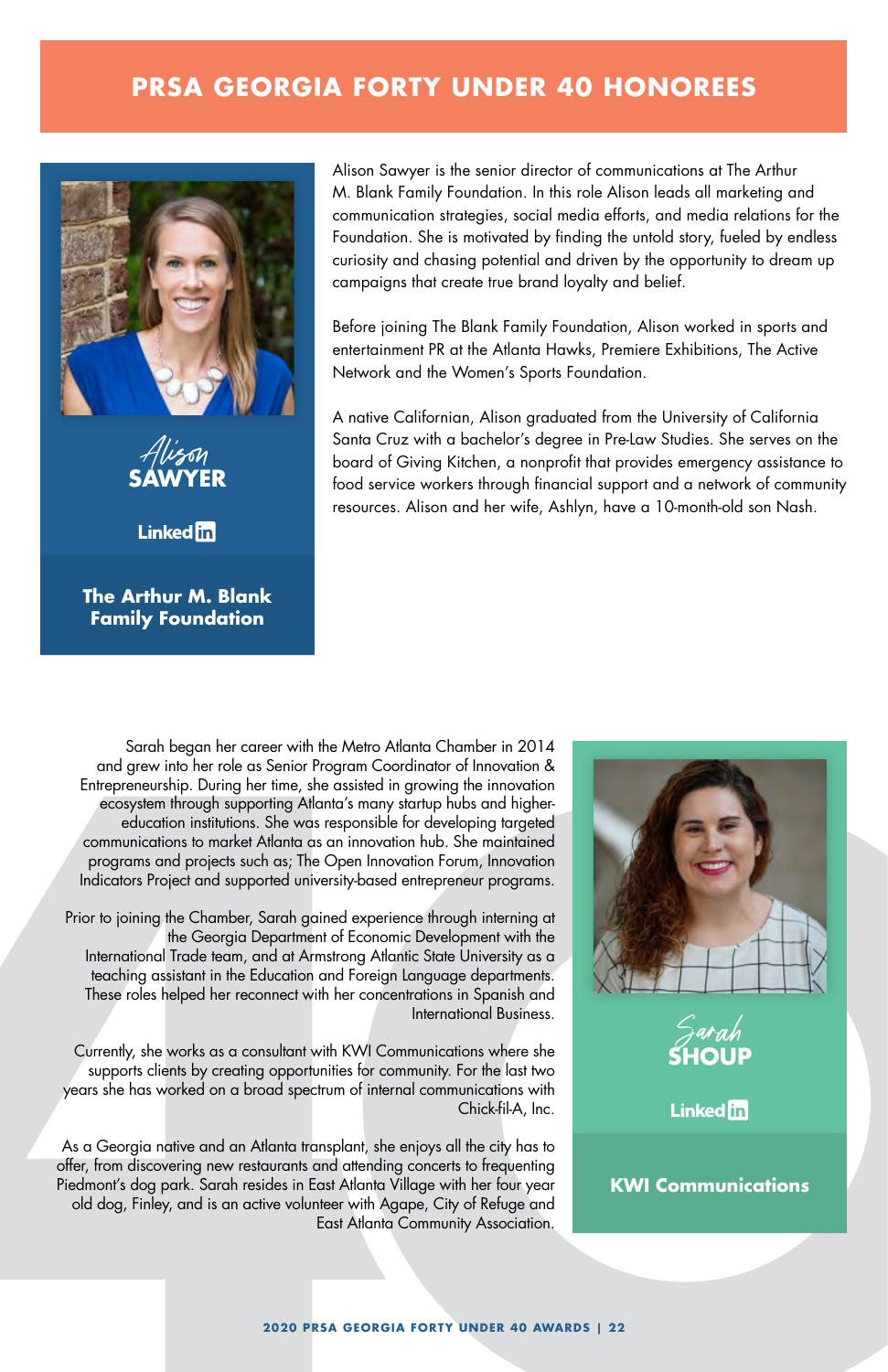

Erica **SMITH**

**Linked** in

**Porter Novelli**

With a decade of consumer and B2B experience, Erica Smith joined the Atlanta office as an account manager in April 2018. Erica leads the agency team responsible for providing strategy and counsel for grocery retailer Food Lion. She also supports the Bayer Crop Science and Bayer AG businesses, managing out on U.S. and global business programs and events in areas including executive visibility, reputation management, thought leadership, media relations, partnerships and content development. In the Atlanta office, she serves as the Diversity Champion, providing strategic counsel, leadership and programmatic efforts to clients and PN employees.

Prior to joining PN, Erica was the corporate communications and public relations manager at Delta Vacations for nearly two years where she created and executed external communications programs to drive brand awareness and visibility with travel agents and consumers. Her expertise has landed her clients coverage in publications including Forbes, SKY magazine, USA Today, Fast Company, Washington Post, Marketwatch, CNBC, TODAY, Fox Business, The New York Times and Business News Daily, among others.

Erica holds degrees in Advertising and Spanish from the University of Georgia and has spent time abroad living in Southeast Asia and South America. When she's not at work, she is working on The BW Factor, a community she founded to help Black and Latinx women ascend to senior levels within their organizations.

Elisabeth Warrick currently serves as the Brand Communications Manager for First Advantage, a leading global provider of identity and information solutions. In this role, Elisabeth leads brand messaging and manages all internal and external communications.

Previously, Elisabeth managed corporate communications at Cox Automotive, where she supported the Technology and Marketing organizations. In 2015, she received the Up and Coming Marketer of the Year Award from the Technology Association of Georgia (TAG). Earlier in her career, she served as writer and editor for a variety of organizations, including an industry trade publication and regional magazine group.

Elisabeth received her undergraduate degree in Journalism from the University of Georgia and her Master's degree in Business Administration from Georgia Tech. She lives with her husband, JP, and toddler, Lucy, in Roswell.



Elisabeth **WARRICK**

**Linked** in

**First Advantage**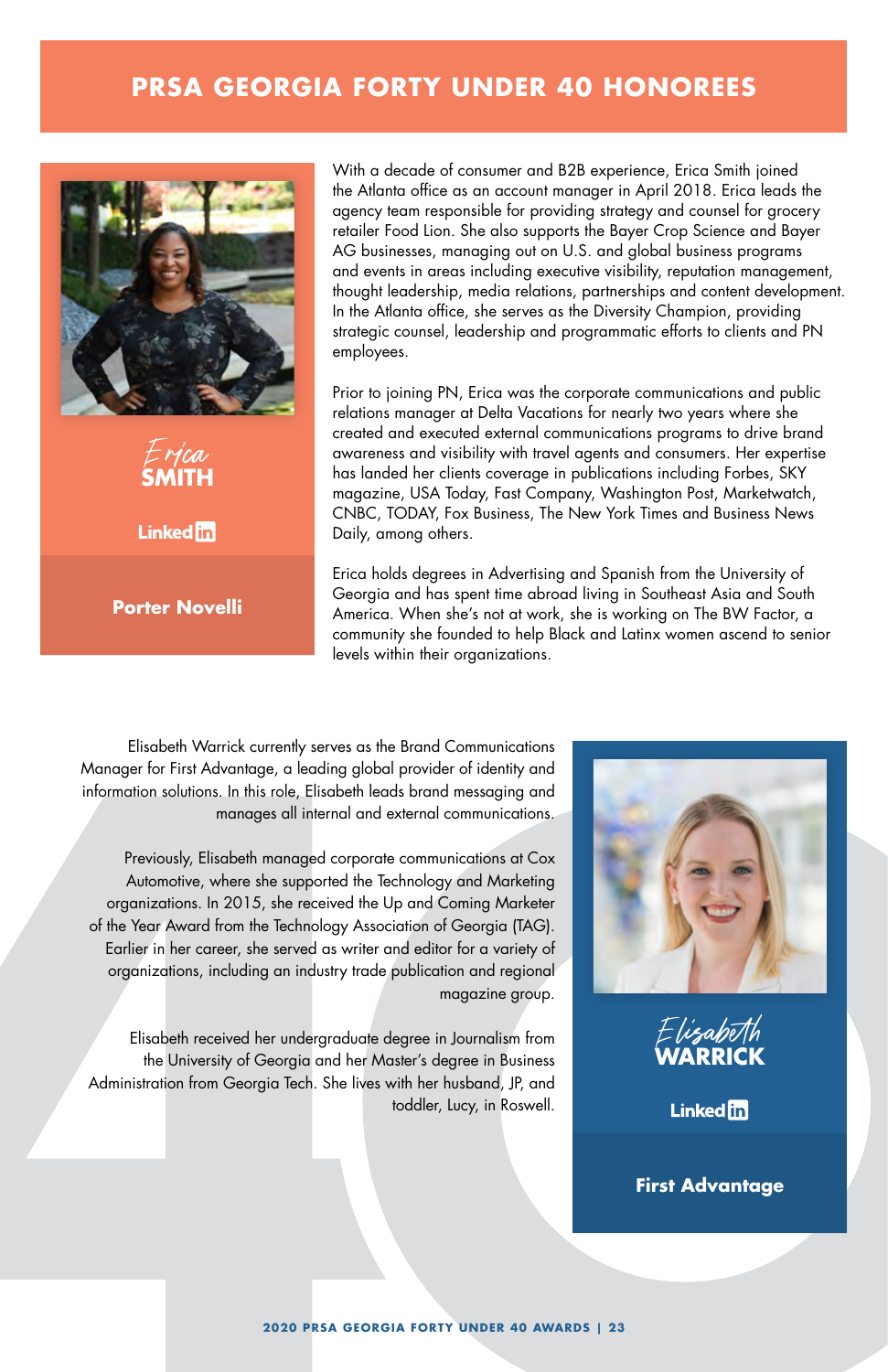

Anna Ruth **WILLIAMS**

Linkedfin

**ARPR**

After a long story that's best told over a beer, Anna Ruth woke up one morning in 2012 and decided to start her own tech PR agency. With just an old laptop, a small family loan and a vision to chart the future of PR, it was game on. Her first employee was her dog, but that quickly turned into more than 20 humans, and ARPR rose to become the 2016 Technology Agency of the Year, a three-time PR News' TOP Place to Work and one of the top 30 largest tech PR firms in the country (O'Dwyers). In 2017, Anna Ruth earned a spot on PR News' 50 Game-Changers in PR list, and in 2015 she was named Early Stage Entrepreneur of the Year by the Metro Atlanta Chamber.

A self-professed traditional PR purist, she's worked with some of the nation's biggest outlets, such as CNN, Fast Company, Forbes, TechCrunch and Wall Street Journal. In addition to pitching journalists and writing longform, she loves leading messaging sessions, content brainstorms and media trainings for clients. And nothing gets her blood pumping more than a crisis communication situation. When she's not in Delta 10A, Anna Ruth is in endless pursuit of automating her home, watching every documentary on Netflix, covering things in glitter, and taking flight on her yoga mat.

Kristin currently serves in a senior leadership role at Babbit Bodner, Atlanta's premier communications agency that helps gazelle brands – companies in high-growth mode – leap toward their future successes.

She has more than a decade of global PR agency experience leading highstakes, integrated communications and marketing programs that have been recognized with top industry honors from PRWeek and the Cannes Lions International Festival of Creativity. She has the proven ability to understand cultural trends, business goals and the communications landscape to provide strategic guidance and premium client service to top global companies and emerging businesses alike.

Combining her global agency experience with Babbit Bodner's boutique attention and premium service, in her role at Babbit Bodner, Kristin guides clients to determine the best communications and marketing strategy to achieve business goals.



Krisin **WOOTEN**

**Linked** in

#### **Babbit Bodner**